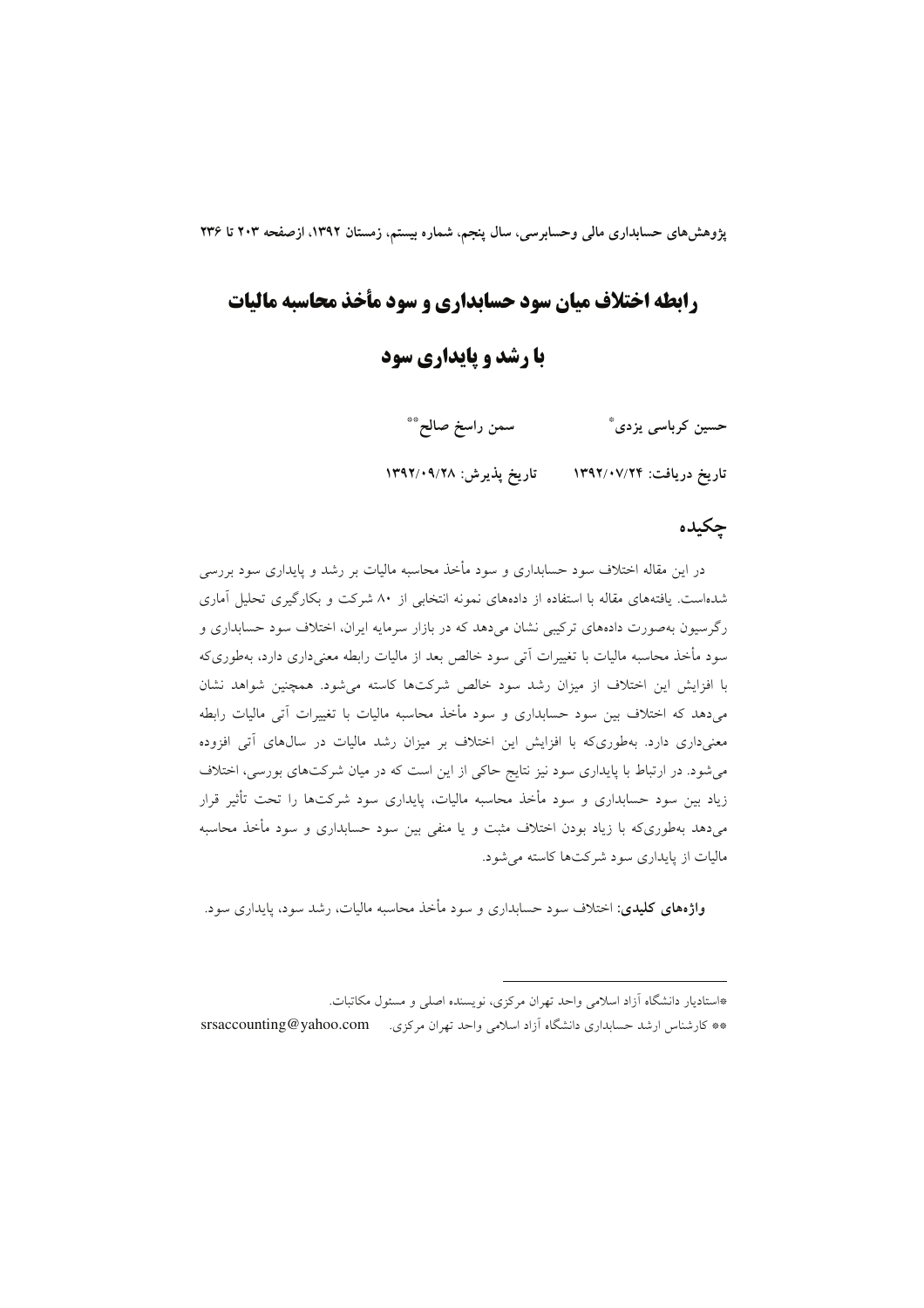۲۰۴ ...................یژوهشهای حسابداری مالی و حسابرسی، سال پنجم، شماره بیستم، زمستان ۱۳۹۲

#### ١-مقدمه

«مالیات قسمتی از دارایی یا درآمد افراد است کــه بــه منظــور پرداخــت هزینــههــای عمومي و حفظ منافع اقتصادي و اجتماعي و سياسي به موجب قوانين بهوسـيله دولـت وصول مي شود. »(عليمي، ١٣٨٣: ۵٣). اختلاف بين اصول و قواعد حاكم بر حسـابداري مالي و حسابداري مالياتي موجب تفاوت سود حسابداري با سود مأخذ محاسبه ماليــات می گردد. در تئوریهای حسابداری و قوانین مالیاتی وجـود اخـتلاف بـین اسـتانداردهای حسابداری بهعنوان مبنای محاسبه سود حسابداری با قوانین مالیاتی حاکم بر تعیین سود مأخذ محاسبه ماليات طبيعي بوده وبا يذيرش اين اختلاف نسبت به ارائه راه حـل اقــدام می گردد. در این مقاله تلاش شدهاست تا در راستای ارائه شواهدی از وجود رابطه میـان تفاوت بین سود حسابداری و سود مأخذ محاسبه مالیات و سودهای آتی، اختلاف میـان سود حسابداری و سود مأخذ محاسبه مالیات بـر روی تغییـرات آتـی در سـود قبـل از مالیات و مالیات مورد بررسی قرار گیرد.

# ۲-جارجوب نظری و پیشینه یژوهش

حسابداری یک سامانه اطلاعاتی است که اطلاعات مورد نیاز استفاده کنندگان به ای تصمیم گیری را فراهم می نماید. بخشعمده اطلاعـات مـالی تهیـه شـده توسـط سـامانه حسابداری را صورتهای مالی اساسیتشکیل می دهد. یکی از گروههای استفاده کننده از اين اطلاعات، دولت است كهبه مقاصد مالياتي عملاً ايــن اطلاعــات را بكــار مــي گيــرد. وجود اطلاعات مالی شفاف و قابل مقایسه رکن اساسی تصمیمگیری مالیاتی است. یکی از انواع مالیات بر درآمد، مالیات بر درآمد اشخاص حقوقی(شـرکتهـا و مؤسسـههـای تجاري) است. سود مأخذ محاسبه ماليات در اين مـورد بــا جمـع درآمــدهاي اشــخاص حقوقي پس از كسر اقلام هزينــههــاي مجــاز و قابــل قبــول بــا احتســاب معافيــتهــا و بخشودگی های مقرر در قانون تعیین می شود. مالیات بر درآمد اشخاص حقوقی یکسی از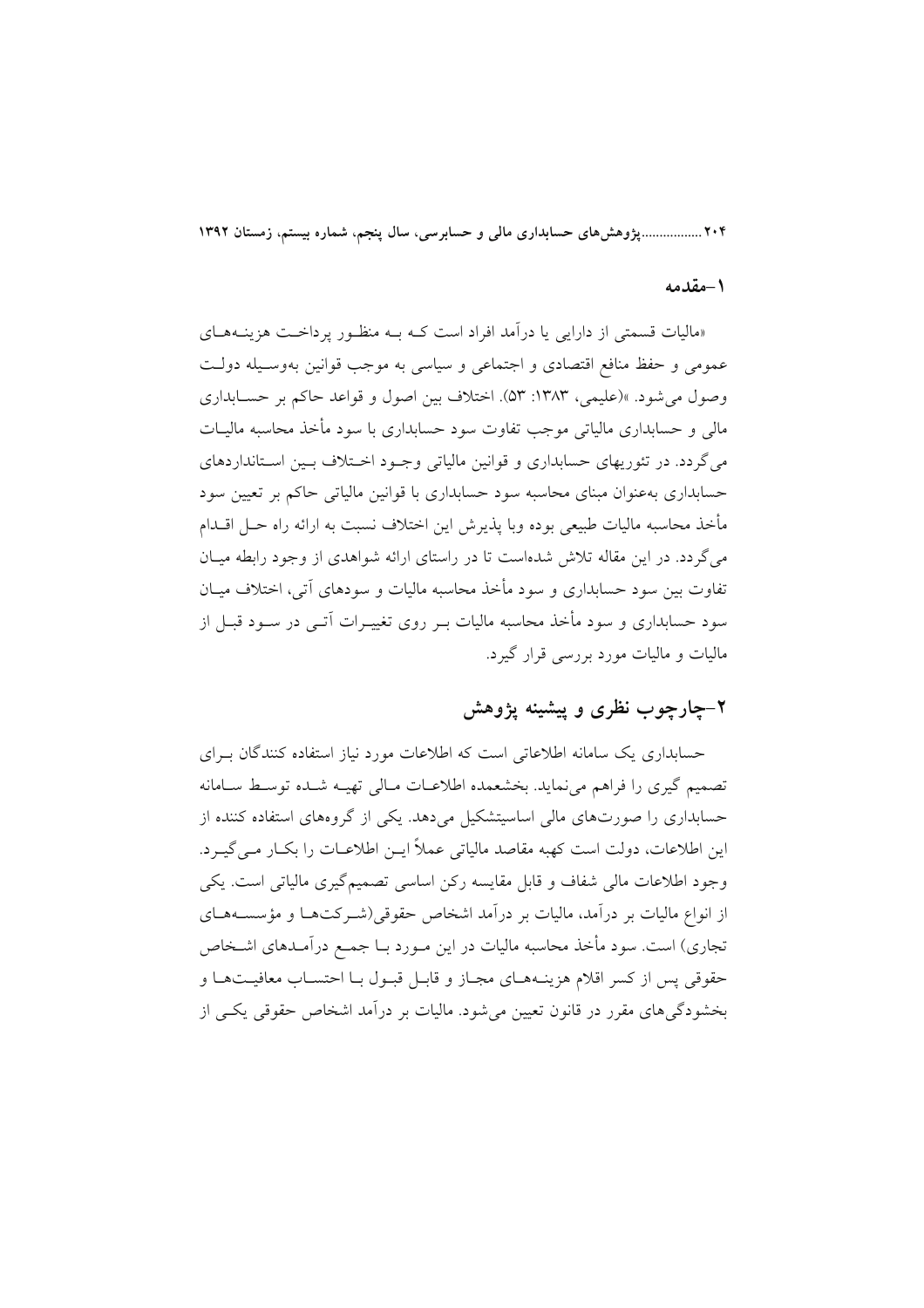مهمترین منابع مالیاتی هر کشور به شمار میرود و به دلیـل بـالا بــودن ظرفیــت بــالقوه مالیاتی از اهمیت ویژهای برخوردار است. در کشور ما نیز مالیـات بــر درآمــد اشــخاص حقوقی از جمله شرکتها به استناد ماده ۱۰۵ قانون مالیاتهای مستقیم اخذ میگردد و بخش قابل توجهی از درآمدهای مالیاتی را تشکیل می دهد.

اسلون ۲/۹۹۶: ۲۸۹–۳۱۵) نشان داد که پایداری جـزء تعهـدي سـود کمتـر از جـزء نقدی آن است و علت آن را ناشی از ذهنی بـودن اقــلام تعهـدی عنــوان کــرد. در ایــن ارتباط، بر اساس یافتههای ژی ۲۰۰۱): ۳۵۷–۳۷۳) اقــلام تعهــدی اختیــاری از پایــداری کمتری نسبت به اقلام تعهدی غیراختیاری برخوردار هستند. لذا در صورتی کـه وجـود اختلاف زياد بين سود حسابداري و سود مأخذ محاسبه ماليات علامتي از افزايش اعمال اختیار در اقلام تعهدی باشد، انتظار میرود شرکتهایی که در آنها ایـن اخـتلاف زیـاد میباشد، از پایداری سود کمتری برخوردار باشند.

مانزون و پلسکو ۲۰۰۲: ۱۷۵–۲۱۴) در بررسی رابطه میـان درآمـد در گزارشـگری مالي و گزارشگري مالياتي در آمريکا به اين نتيجه رسيدند کــه در طــول زمــان اخــتلاف میان سود حسابداری و سود مأخذ محاسبه مالیات افزایش می یابد.

طبق اظهارات فیلیپس و همکارانش ۲۰۰۳): ۴۹۱–۵۲۱) اخـتلاف مثبـت زیـاد میـان سود حسابداری و سود مأخذ محاسبه مالیات در ارتباط با مدیریت سود دارای محتــوای اطلاعاتی بوده و در این ارتباط هزینه معوق مالیاتی می تواند در ارزیـابی مـدیریت سـود مفيد واقع شود. به اعتقاد ليو و نيسيم°(٢٠٠۴: ١٠٣٩-١٠٧۴) اختلاف بين اين دو سـود، فعالیتهای مربوط به مدیریت سود را به تصویر می کشد. بر اساس شواهد تجربی ارائــه شده توسط آنها در بازار سرمايه آمريكا نسبت سود مالياتي به سود حسابداري توانـايي

1. Sloan 2. Xie 3. Manzonand Plesko 4. Phillips et al 5. Lev  $\&$  Nissim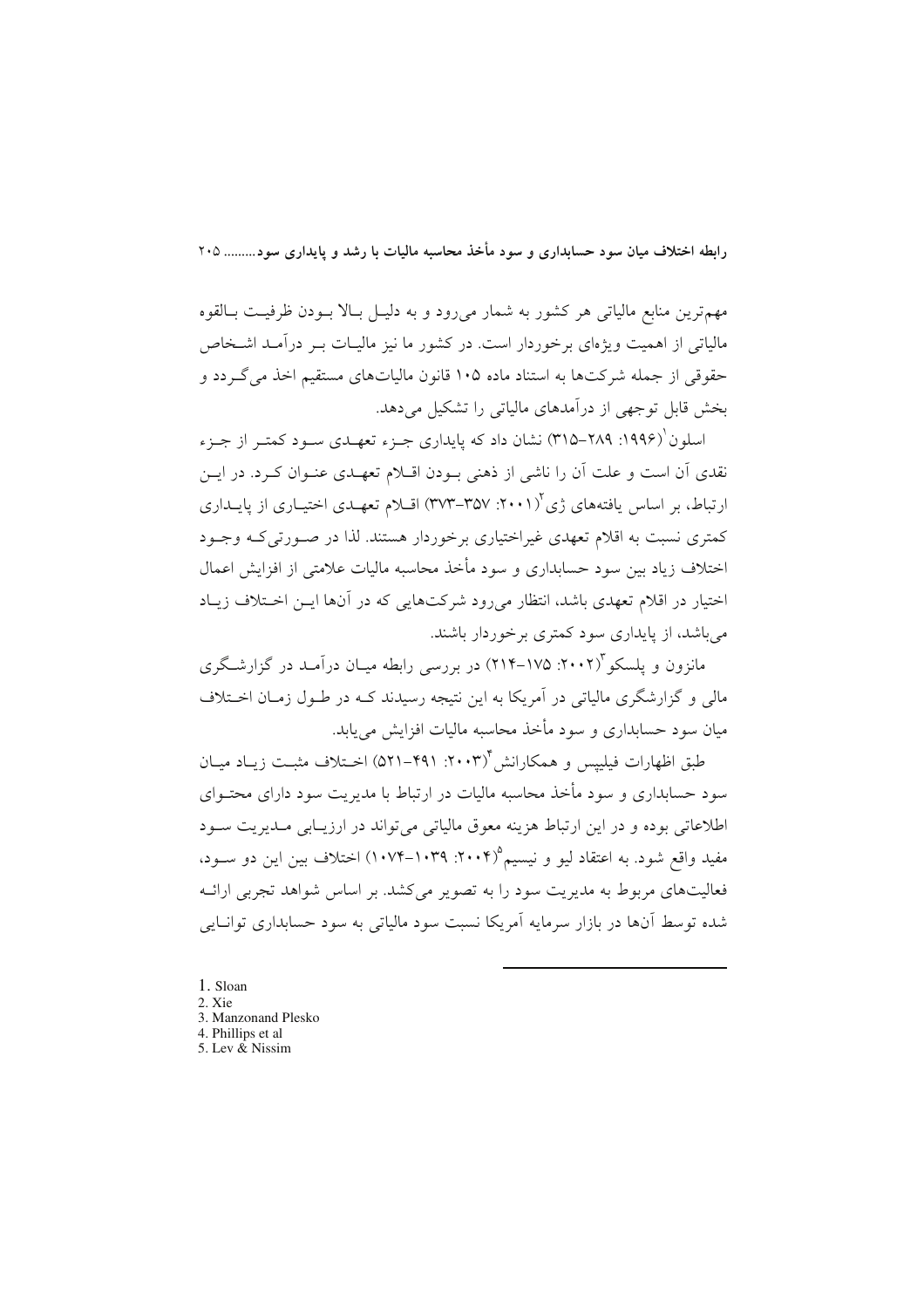۲۰۶ ...................یژوهش های حسابداری مالی و حسابرسی، سال ینجم، شماره بیستم، زمستان ۱۳۹۲

پیش بینی تغییرات سود پـنج سـال اَتـی را دارد. یافتـههـای هـانلون`(۲۰۰۵: ۱۳۷–۱۶۶) حاکی از آن است که پایداری سود در شرکتهاییک دارای اختلاف زیباد میبان سبود حسابداری و سود مأخذ محاسبه مالیات هستند به مراتب کمتـر از شــرکتهــایی اســت اختلاف میان سود حسابداری و سود مأخذ محاسبه مالیات آنها کم می باشد. علاوه بــر این اختلاف مثبت زیاد میان سود حسابداری و سود مأخـذ محاسـبه مالیــات بــه نــوعی علامت خطر برای سرمایهگذاران بوده و باعث می شـود تـا آنهـا انتظـارات خـود از پابداری سود آتی این شرکتها را کاهش دهند.

وبر ۲۰۰۹): ۱۲۰۶–۱۲۰۶) در مطالعهای به بررسی نحوه ارزیابی اختلاف میان سـود حسابداری و سـود مأخـذ محاسـبه مالبـات توسـط تحلبـل گـران و سـرمایهگـذاران در پیش بینی سودآوری آتیشرکتها پرداختهاست. نتـایج بررسـیِهـای وی نشـان مـیِ دهــد زمانیکه سود حسابداری بیشتر از سود مأخذ محاسبه مالیات باشد، پیش بینی تحلیل گران از سودآوری آتی داراییک جهتگیری خوشیبنانه می باشد. به اعتقاد وی با توجه به این که این موضوع نشانه ای از کاهش سودآوری آتی شرکتها می باشد لذا می تـوان گفـت تحلیل گران در اعمال محتوای اطلاعاتی اختلاف سود حسابداری با سود مأخذ محاسـبه ماليات در پيش بينې های خود دچار اشتباه می شوند.

به اعتقـاد فرانکــل و لیتــوو ۲۰۰۹': ۱۸۲–۱۹۰)، نوســان پــذیری ســودهای گذشــته می تواند پایداری سودهای جاری را پیش بینی نماید و این موضوع متأثر از بـازده ســهام نمی باشد. ویلسون ٔ و همکارانش (۲۰۱۰) در بررسی فیرار مالیـاتی، تفـاوت میـان سـود حسابداری و سود مالیاتی و پایداری سود شرکتهای آمریکایی به ایـن نتیجـه رسـیدند که پایداری سود رابطه معکوسی با اختلاف میان سود حسابداری و سود مأخذ محاسـبه مالیات دارد بهطوری که پایداری سود در شرکتهایکه دارای اختلاف زیباد میبان سبود

- 1. Hanlon 2. Weber 3. Frankel and Litov
- 4. Wilsonet al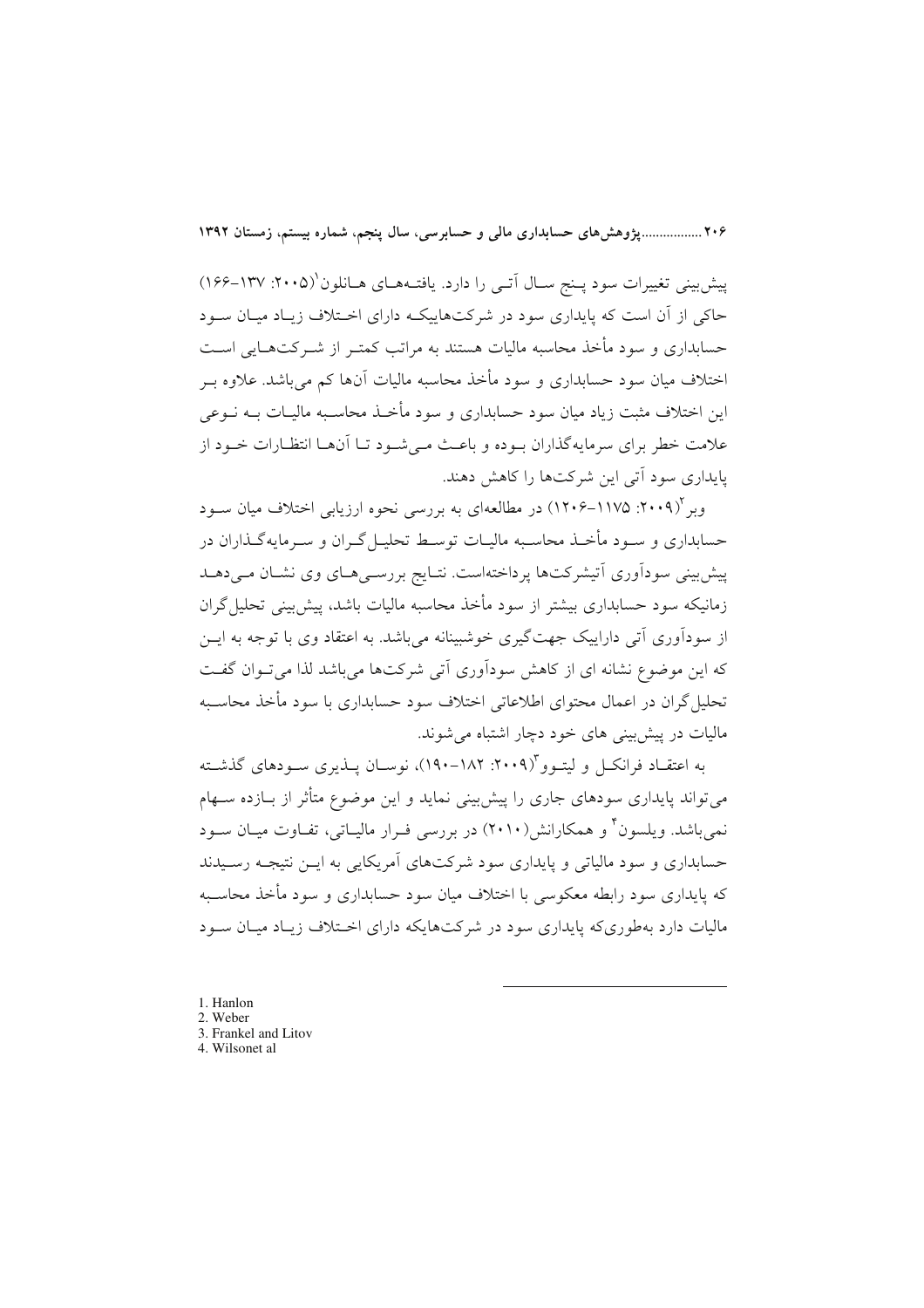حسابداری و سود مأخذ محاسبه مالیات هستند به مراتب کمتر از شرکتهایی است کـه این اختلاف در آنها پایین می باشد.

بـر اســاس نتــايج تحقيقــات ســيدمن`(٢٠١٠) تغييــرات در اصــول يذيرفتــه شــده حسابداری به تنهایی نیمی از ناپایداری در اختلاف بین سود حسابداری و سود مالیـاتی را تبیین می کند که نشاندهنده اهمیت تأثیر تغییرات اصول پذیرفته شـده حسـابداری در اختلاف بين سود حسابداري و سود مالياتي مي باشد.

جکسن ۲۰۱۰) در رساله دکترای خود به بررسی اختلاف سود حسابداری بـا سـود مأخذ محاسبه ماليات و رشد سود شركتهاى آمريكايي يرداخته است. نتـايج مطالعــات تجربي وي حاكي از اين است كه جزء موقت اختلاف پين سود حسيانداري و سيود مالیاتی رابطه منفی و معنیداری با رشد سود قبل از مالیات داشته و جزء دائمی اختلاف بین سود حسابداری و سود مالیاتی دارای رابطه مثبت و معنیداری با مالیات میباشد.

طبق اظهارات تنگ و فیرس ۲۰۱۱)". ۱۷۵–۲۰۴) شرکتهاییکه انگیـز همـای زیـادی برای مدیریت سود و و مدیریت مالیات دارند، دارای سطوح بالایی از اختلاف سـود حسابداري با سود مالياتي غيرنرمال ميباشند.

قنبري فرد(١٣٧۴) در تحقيقي علل عمده وجود اختلافمــابين ســود ابــرازي و ســود مأخذ محاسبه مالیاتشرکتهای تولیدی را مورد بررسی قـرار دادهاسـت. در ایــن ارتبــاط بخش عمدهای از اختلافات قانون مالیاتهـای مسـتقیم بـا اسـتانداردهای حسـایداری در رابطه با سود به شرح زیر می باشد(بیگ یور، ۱۳۸۵: ۱۰۸–۱۱۱۱):

- ۱. تحقق و زمان شناخت درآمدهای عملیاتی، ٢. هزينه ذخيره بدهي هاي احتمالي، ۳. سود و زیان حاصل از معاوضه دارایی های مشابه و غیر مشابه،
- 1. Seidman
- 2. Jackson 3. Tang and Firth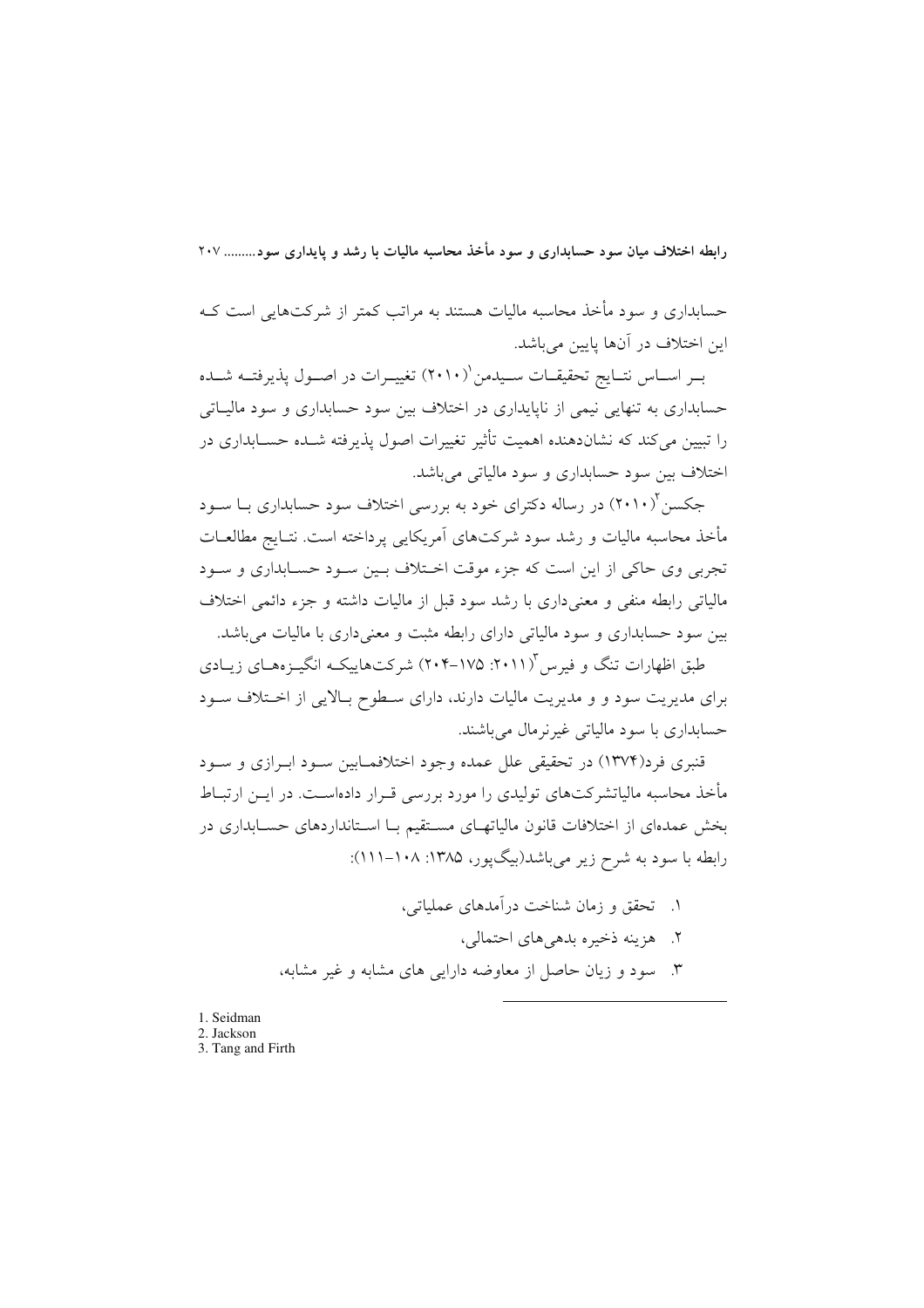۲۰۸ ................. پژوهش های حسابداری مالی و حسابرسی، سال پنجم، شماره بیستم، زمستان ۱۳۹۲

- ۴. هزینه استهلاک دارایی های نامشهود،
- ۵. محاسبه استهلاک دارایه های ثابت بـه غیـر از مـوارد منـدرج در جـدول استهلاک موضوع ماه ۱۵۲ قانون مالیاتهای مستقیم(صرفاً روش۵های مســتقیم و نزولې)،
	- ۶. رویدادهای تعدیلی بعد از تاریخ ترازنامه،
- ۷. ً سود و کارمزد پرداختی بـه اشخاصـی غیــراز بانـکـهـا، صــندوق تعــاون و مؤسسات اعتباری غیربانکی مجاز،
	- ۸. استهلاک هزینههای قبل از بهرهبرداری،
	- ۹. زبان کاهش ارزش در موجودی ها و سرمایه گذاری ها،
- ۱۰. شرایط مقرر در بنـد ۱۱ مـاده ۱۴۸ در رابطـه بـا پـذیرش هزینـه مطالبـات مشكوك الوصول.

مشیرآذین(۱۳۸۵) نیز تأثیر هموارسازی سود بر تعیین سود مأخذ محاسبه مالیــات را در بــازار ســرمايه ايــران مــورد بررســي قــرار دادهاســت. او ازطريقــاَزمون همبســتگي وجو درابطه بين هموارسازي سودوسود مأخذ محاسبه مالياترا مورد تأييد قرار دادهاست.

در ارتباط با پایداری سود، سود حسـابداری از دو جـزء پایــدار و ناپایــدار تشـکیل شدهاست. در ادبیات مالی، قابلیت دوام و تکراریــذیری ســود بــهعنــوان پایــداری ســود تعریف می شود. بالا بودن پایداری سود حاکی از این است که شرکت توانیایی بیشتری برای حفظ سودهای جاری دارد و کیفیت سود شرکت بالا است. هر چه ســود مــنظم و تکرار پذیر باشد پیش بینی سودهای آتی آن راحتتر و قابلیت اتکـای بـالاتری خواهـد داشت زیرا در پیش بینی سودهای آتی شرکت، فاکتورهایی همچون عوامل غیر عــادی و نامنظم سود سال جاری در نظر گرفته نمی شود. به بیان دیگر اقلام درآمدهای غیرعـادی وغیرمستمر(غیرمترقبه) از پیش بینی سود کنار گذاشته مـیشـوند و هــدف، پـیش بینــی و تضمین مبانگین سودهای تکرار یذیر در سالهای آتی و ایجاد قابلیت مقایسـه مناسـب است و عناصریکه در این راستا نیستند از این فرآیند حـذف مـه شـوند. پایـداری سـود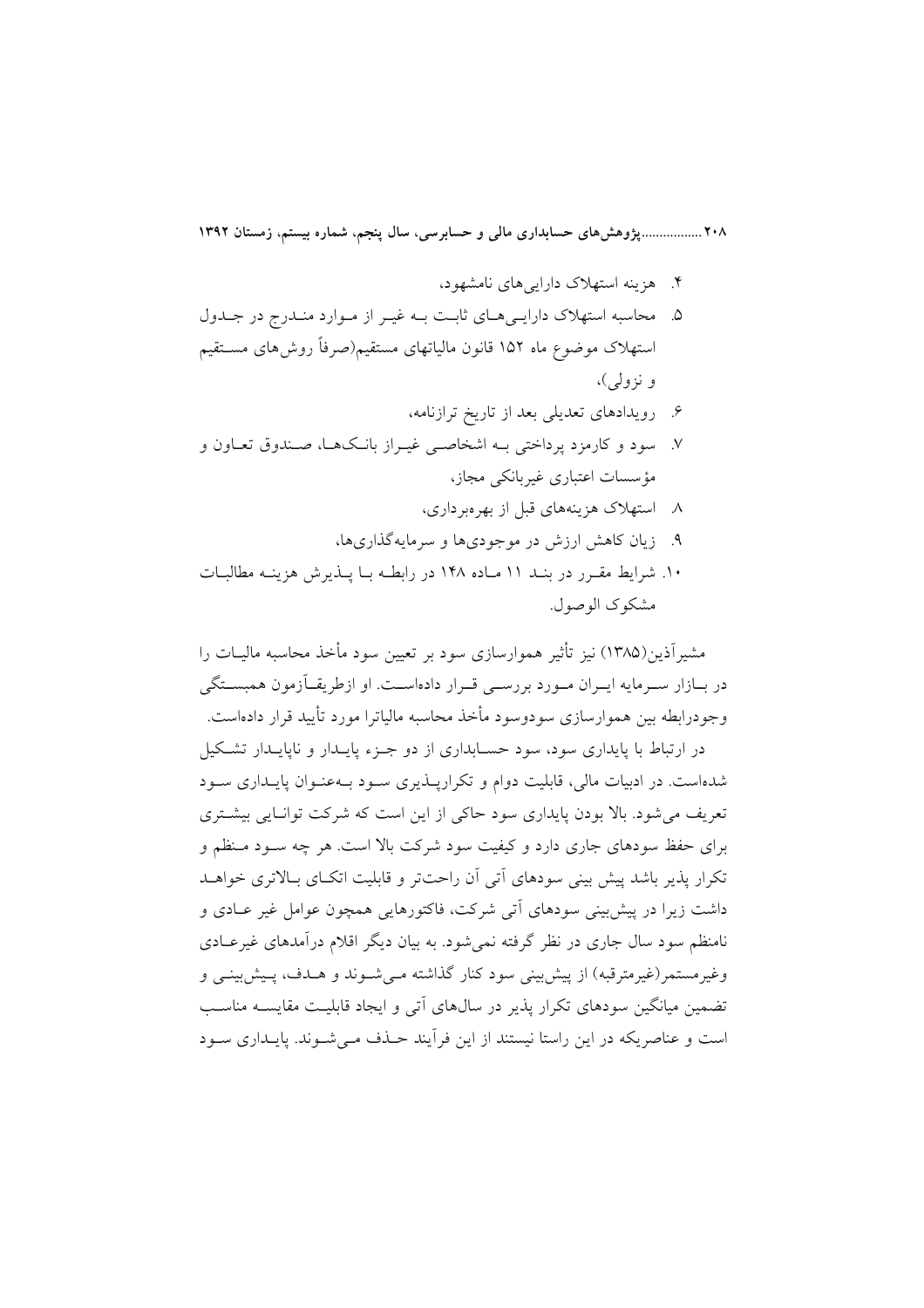محدود به سودهای گذشته و دوره جاری نبوده و سودهای آتی را نیز شـامل مـی شـود. بنايراين اين گونه مي توان عنوان كرد كه بردار سودهاي پرداختي واقعي آتي، بدون توجه به نحوه و نیز مدت زمان آن، سودهای دائمی یا پایدار نامیده می شود کـه بــه یـک عــدد اسکالر تبدیل شدهاست. از منظر ریاضی سودهای پایدار حسابداری برابر با ارزش مـورد انتظار سودهای حسابداری آتی است که در هـر نقطـه از زمـان بـهصـورت یـک بـردار می باشد و به صورت رابطه ۱ می باشد:

$$
\{E(x_{t+1}) + E(x_{t+2}) + \dots + E(x_{t+k})\}
$$
 (1)

در این رابطه،  $E(x_{_{t+k}})$ سودهای مورد انتظار برای زمان  $t+k$ می باشد بهطـوریکـه اشد(محمدزادگان، ۱۳۸۵).  $k > 0$ 

صفار پیزدی(۱۳۸۷) در مقالبهای ارتباط اطلاعات و ارقامترازنامه، صبورت سبود و زیان و صورت جریان وجوه نقــد بامالیات را از طــریق|زمون همبســتگی مورد بررســی قرار دادند. نتیجه بررسی حاکی از این است که از میان اقلامصورتهای مالی هیچ کـدام توانایی پیش بینی مالیات را ندارند. با توجه به موارد فوق انتظـار مـی رود در صـورتی کـه حسابداری مالیـاتی بـه صـورت جریانـات نقـدی نزدیـک باشـد، اخـتلاف میـان سـود حسابداری و سود مأخذ محاسبه مالیات می تواند آن مقدار از اقلام تعهدی که منجـر بـه واگرایی سود حسابداری از سطح پایدار آن شود را تبیین نماید. علاوه بـر ایــن، تفــاوت سود حسابداري با سود مأخذ مالياتي مي توانـد تغييـرات اَتـي در نـرخ مـؤثر ماليـاتي و مالیات را پیش بینی کرده و از این منظر سودآوری آتی را تحت تأثیر قرار دهد. لـذا اگــر این تفاوت بتواند شواهدی از عملکرد آتی شرکتها ارائـه نمایـد، انتظـار مـی رود ایـن تفاوت رابطه معنى داري با تغييرات اّتي در سود قبل از ماليات داشتهباشد. همچنين اگــر اختلاف بين سود حسابداري و سـود مأخـذ محاسـبه ماليــات داراي اطلاعــاتي دربــاره نرخهای مؤثر مالیاتی آتی باشد، پیش بینی می شود بین این اخـتلاف و تغییـرات آتــی در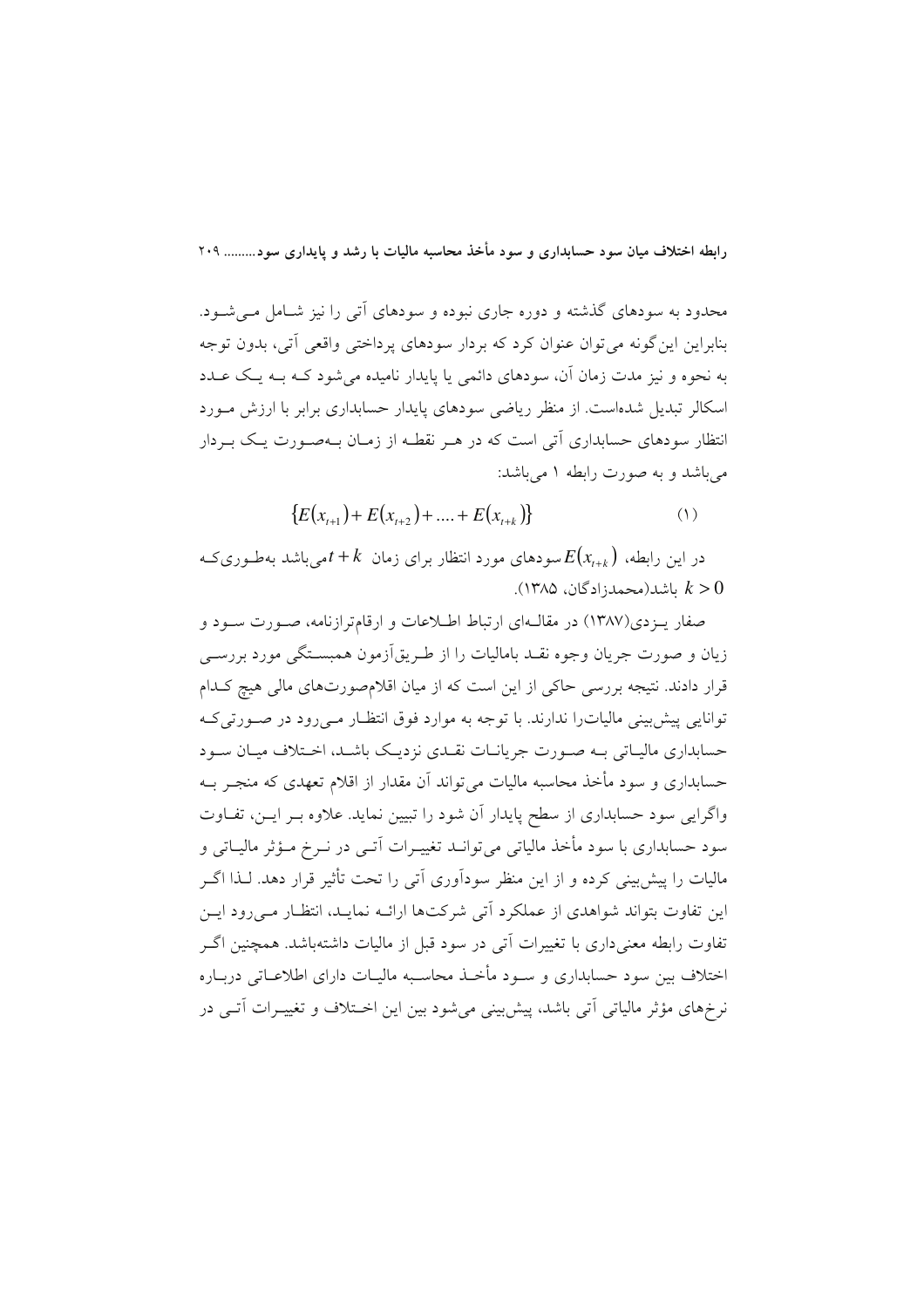۲۱۰ ...................یژوهش های حسابداری مالی و حسابرسی، سال ینجم، شماره بیستم، زمستان ۱۳۹۲

مالیات نیز رابطه معنیداری وجود داشته باشد.

به سبب اختلاف مایین قوانین و مقررات مالیاتی و اصبول و میوازین پذیرفتیه شیده حسابداری ممکن است آنچه از منظر تئوریهای حسابداری درآمـد و هزینـه محسـوب می شود، الزاماً از دیدگاه قوانین مالیاتی درآمد و هزینه نباشد. به بیان دیگـر، بایــد اشــاره نمود که هدف از تعیین سود در تهیه صورتهای مالی از دیدگاه حسابداری با هــدف از تعیین سود مأخذ محاسبه مالیات در قوانین مالیاتی متفاوت است. علاوه بر ایــن، برخــی از اقلام درآمد و هزینه که از دیدگاه اصول حسابداری در یک دوره شناسایی مـی گــردد ممکن است از لحاظ قوانین و مقررات مالیاتی، در دوره های مالی دیگر شناسایی شوند و یا اینکه اساساً مبنای ارزشـیابی برخــی از اقــلام بــر طبــق قــوانین و مقــررات مالیــاتی متفاوت از مبنای تشخیص بر طبق اصول و موازین پذیرفته شده حســابداری باشــد. هــر کدام از این موارد منجر به بروز اختلاف مابین سود حسابداری و سـود مأخـذ محاسـبه ماليات مي گردد. از اين رو، به دليل تفاوت در قواعيد مربيوط بيه محاسبيه سيود مأخيذ محاسبه ماليات و سود حسابداري، تفاوت بين اين دو مبلغ اجتنــاب نايــذير بــوده و بــه همین دلیل سود حسابداری با تعدیلاتیبه سود مأخذ محاسبه مالیات تبدیل می شود(شـاه ويسى و ذكورى، ١٣٨٨).

از دیدگاه تئوریهای حسابداری تفاوت میان سود حسابداری و سود مأخذ محاسـبه ماليـات'(BTD) عمـدتاً تحـت دو عنواناصـلي اختلافـات دائمـي ّ و اختلافـات موقــت ّ طبقهبندی می گردد. اختلافات دائمی عموماً ناشی از امتیازات و مقررات خاصبی اسـتکه به دلیل شرایط سیاسی، اقتصادی یا اداری تعیین(همانند معافیت مـاده۱۳۲و ۱۴۳ و ۱۳۳ قانون مالیاتهای مستقیم)می گردد اما اختلافات موقت ناشی اززمانبندی اقــلام بــدهکار و بستانکار و تفاوتهای ارزشـیابی اسـت. در تئوریحسـابداری فـرض بـر ایـن اسـت کـه حسابداران سـود حسـابداري را بــه ازاي اختلافاتـدائمي تعـديل و مشـكلات ناشــي از

- 1. Book-Tax differences
- 2. Permanent Differences
- 3. Temporary Differences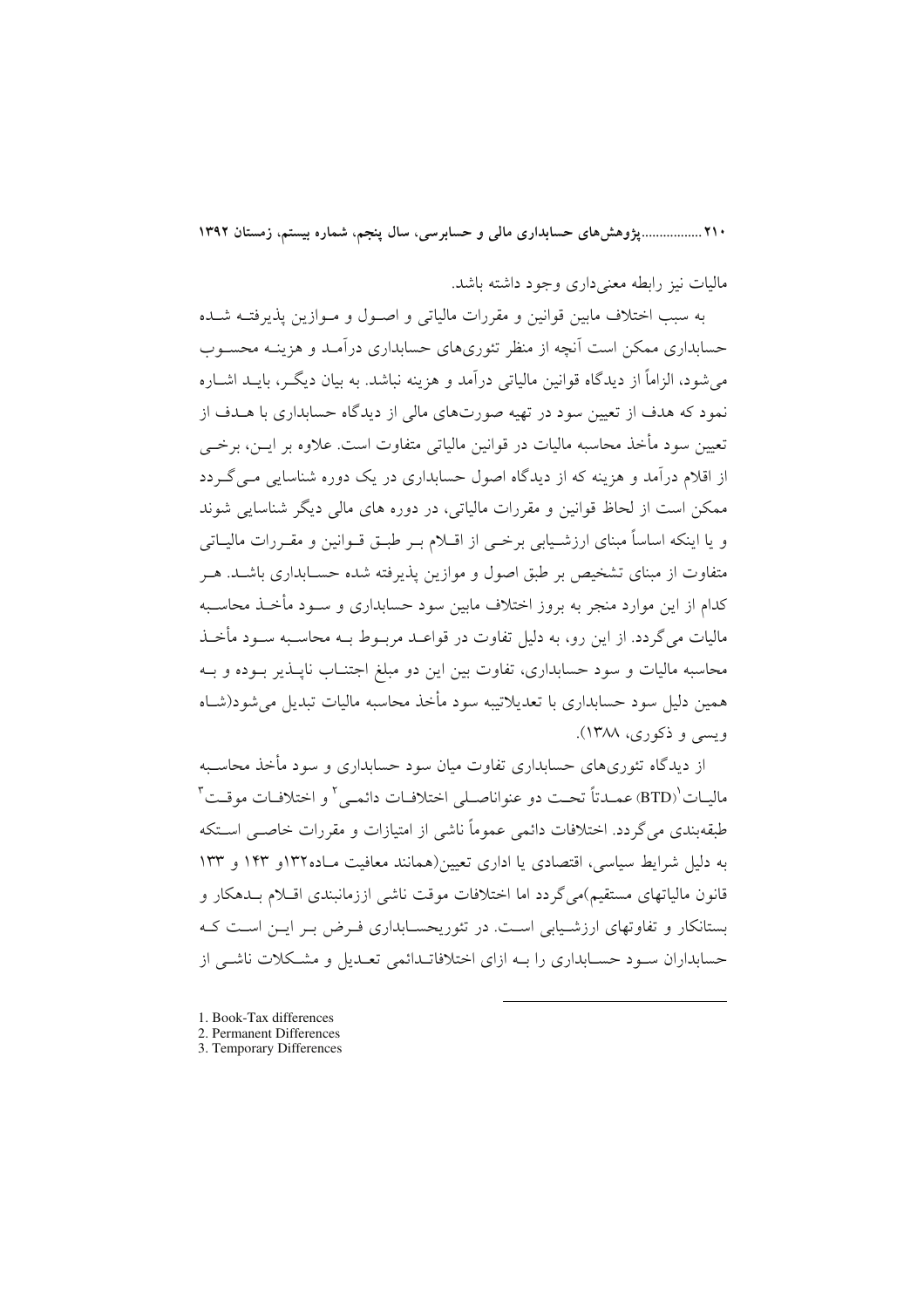اختلافات موقت را با تخصیص بین دورهایمالیات برطرف مـیi۱۳۸۹ شباهنگ، ۱۳۸۹:  $(\mathfrak{F})$ 

تاکر (۱۳۸۹) با استفاده از دادههای ۱۶۰ شرکت پذیرفته شده در بورس اوراق بهـادار تهران در فاصله زمانی ۱۳۸۶–۱۳۸۱ و با بهرهگیری از روش رگرسیون سـطح مقطعـی و دادههای ترکیبی نشان داد که شرکتهای سودده نسبت بـه شـرکتهـای زیانـده دارای پایداری سود بالاتری هستند. همچنین، شرکتهایی که اجزاء نقدی سود بیشتر و اقـلام تعهدی اختیاری با کیفیت بالاتری دارند، پایداری سود بیشتری دارند. اخیراً نیز رضازاده و گروسی(۱۳۹۰: ۸۱–۹۴) پایداری تفاضلی اجزای تعهدی و نقدی سـود در پـیش:پنـی سودآوری شرکتها را مورد مطالعه قرار دادند. یافتههای پژوهش آنها نشانمه رهبد ک پایداری تفاضلی اجزای تعهدی و نقدی سود در پیش بینی سـودآوری ناشـیاز مـدیریت سود نیست، بلکه به دلیل تأثیر متفاوت هر یک از اجزای تعهدی ونقدی سـود در رشــد دارایی هاست. بدین معنی که با کنترل رشد دارایـی، اجـزای تعهـدی و نقـدی سـود در پیش بینی سودآوریتأثیریکسانی دارند. با توجه مطالب فوق، انتظار می رود پایداری سـود شرکتها از زیاد بودن اختلاف سود حسابداری و سود مالیاتی آنها متأثر شود.

# ۳-فرضیههای پژوهش

فرضيههاي يژوهش بهصورت زير تدوين شده است: ١. – فرضيه اول: اختلاف بين سـود حسـابداري و سـود مأخـذ محاسـبه ماليـات بـا تغییرات آتی سود خالص بعد از مالیات رابطه دارد.

- ٢. – فرضيه دوم: اختلاف بين سود حســابداري و ســود مأخــذ محاســبه ماليــات بــا تغییرات آتی سود خالص قبل از مالیات رابطه دارد.
- ٣. – فرضيه سوم: اختلاف بين سود حســابداري و ســود مأخــذ محاســبه ماليــات بــا تغییرات آتی مالیات رابطه دارد.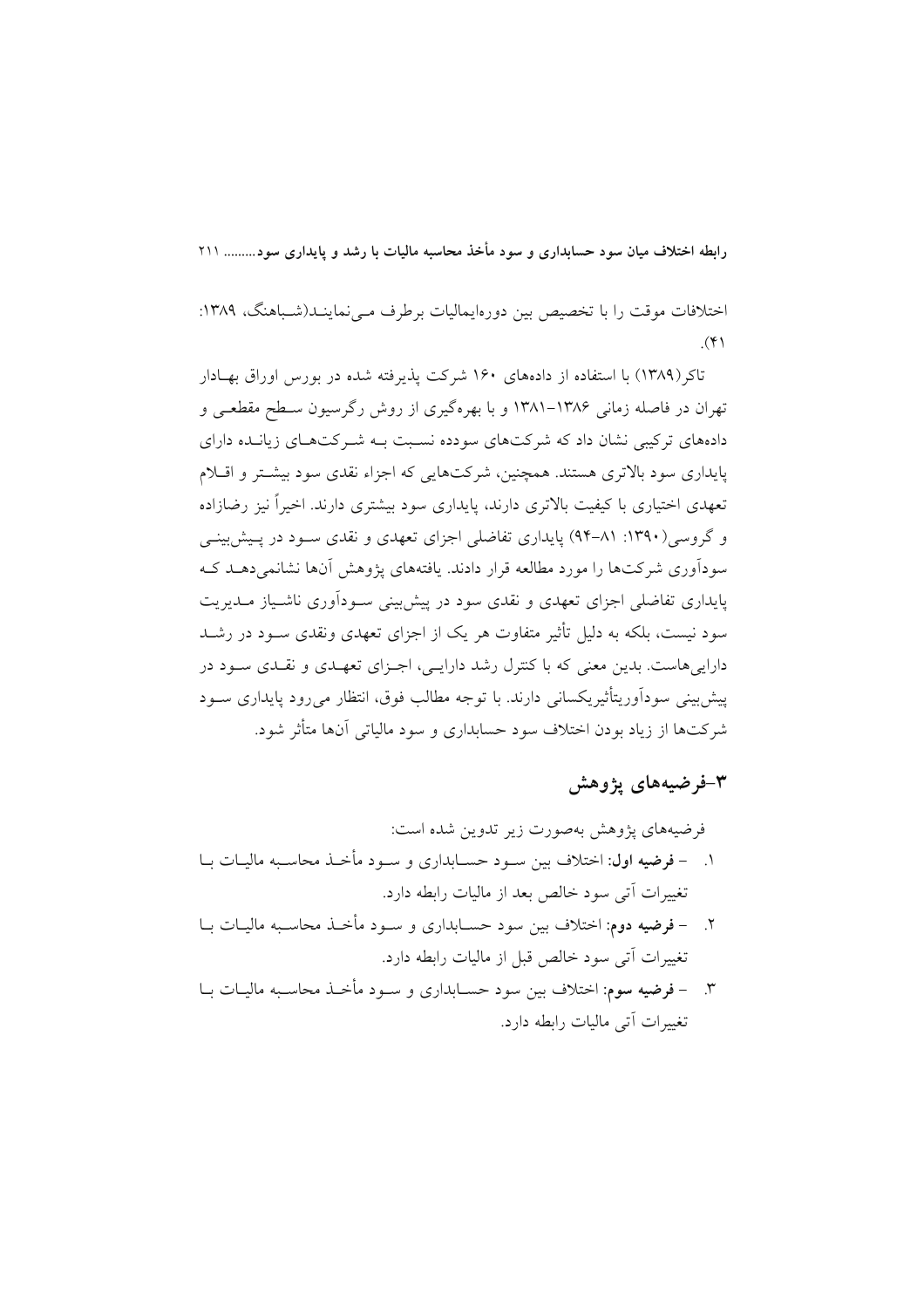٢١٢ ..................يژوهش هاي حسابداري مالي و حسابرسي، سال ينجم، شماره بيستم، زمستان ١٣٩٢

- ۴. – **فرضیه چهارم:** اختلاف مثبت زیاد بین سود حسابداری و سـود مأخـذ محاسـبه ماليات يا پايداري سود رابطه دارد.
- ۵. فرضیه پنجم: اختلاف منفی زیاد میان سود حســابداری و ســود مأخــذ محاســبه مالیات با پایداری سود رابطه دارد.

# ۴– متغیرهای یژوهش

#### ۴–۱– متغیرهای وابسته

 $(\Delta NI_{t+1})$ - تغییرات آتی در سود خالص بعد از مالیات ( ۱۰۰ $-1$ 

تغییرات آتی در سود خالص نشان دهنده میزان رشد سود خالص شرکت بوده و از طریق اختلاف سود خالص سال آتی و سود خالص سال جاری بر کل دارایی هــای شركت قابل محاسبه است:

$$
\Delta NI_{t+1} = \frac{NI_{t+1} - NI_t}{TA_t} \tag{7}
$$

سود خالص بعد از مالیات آتی شرکت قابـل اسـتخراج از صـورت سـود و = $NI_{t+1}$ ز يان.

سود خالص بعد از مالیات سال جـاری شـرکت قابـل اسـتخراج از صـورت = $N\!I_{_t}$ سود و زيان.

> کل داراییهای شرکت در سال جاری قابل استخراج از ترازنامه. = ۰۴–۲–۲ تغییراتاتی در سود خالص قبل از مالیات( ۱٫<sub>۰۱۰۱</sub> APRETAX)

تغییرات آتی در سود قبل از مالیات نشاندهنده میزان رشد سود قبل از مالیـات شرکت بوده و از طریق اختلاف سود قبل از مالیات سال آتی و سود قبل از مالیات سال جاری بر میانگین کل دارایی های شرکتقابل محاسبه است: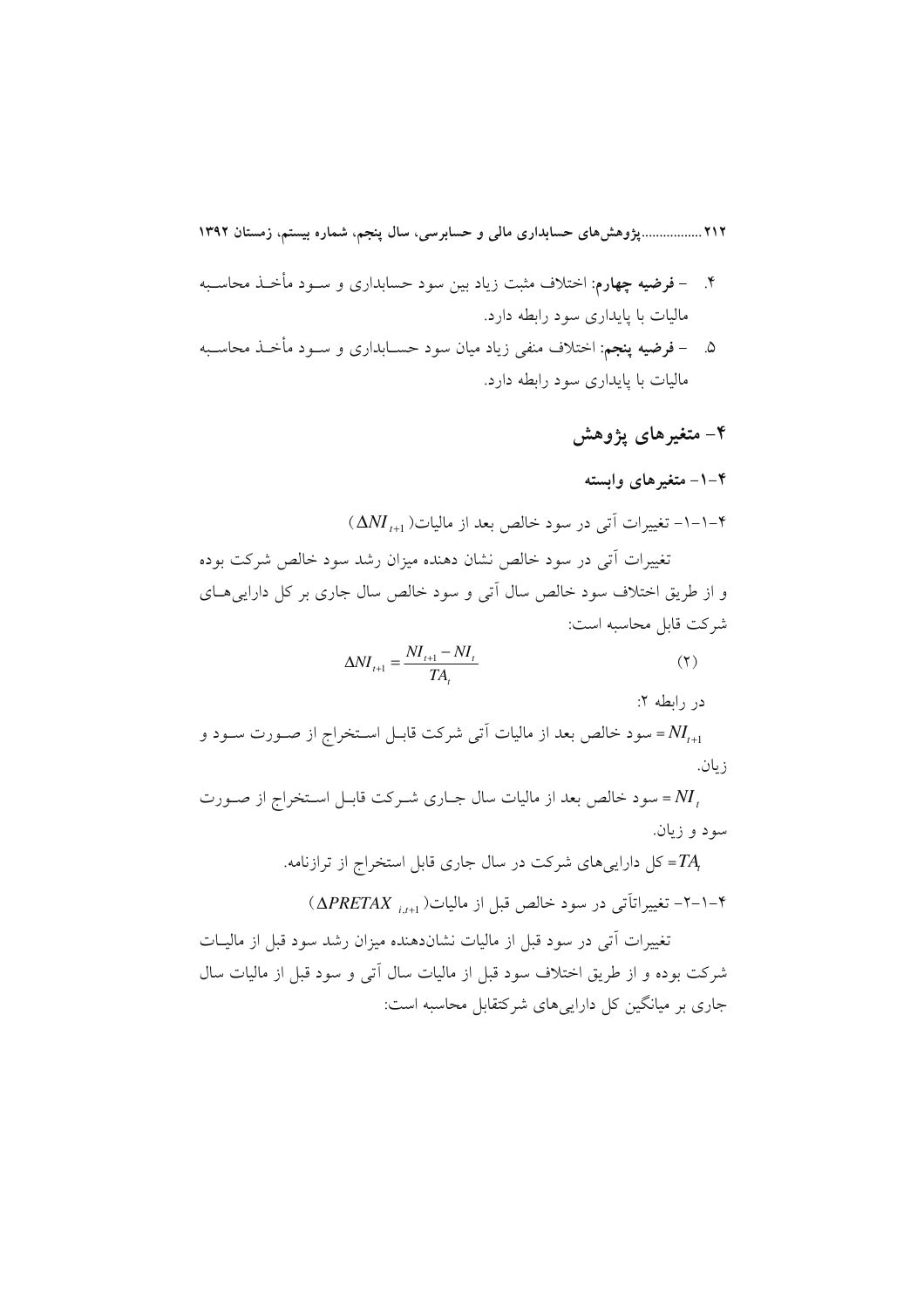$$
\Delta PRETAX_{t+1} = \frac{PRETAX_{t+1} - PRETAX_t}{TA_t}
$$
 (\*)

در رابطه ۳:

سود خالص قبل از ماليـات سـال آتـي شـركت قابـل اسـتخراج از = PRETAX صورت سود و زيان.

سود خالص قبل از مالیات سـال جـاری شـرکت قابـل اسـتخراج از = PRETAX صورت سود و زيان.

کل داراییهای شرکت در سال جاری قابل استخراج از ترازنامه. =

 $(\Delta TAXEXP_{t+1})$ تغییرات آتی در مالیات (۲۰۰۲–۳

تغییرات آتی در مالیات نشاندهنده میـزان رشـد مالیـات شـرکت بـوده و از طریـق اختلاف مالیات سال آتی و مالیات سال جاری بر کل داراییهای شـرکت قابـل محاسـبه است:

$$
\Delta TAXEXP_{t+1} = \frac{TAXEXP_{t+1} - TAXEXP_{t}}{TA_t}
$$
\n
$$
(*)
$$

در رابطه ۴:

 $(PTBI_{t+1})$ سود خالص قبل از مالیات آتی ( ۲۰۰ $^{PTBI_{t+1}}$ 

این متغیر نشاندهنده سود شرکت قبل از کسر مالیات در سال آتی بــوده و معیــاری برای پایداری سود میباشد که با استفاده از رابطه ۵ محاسبه می گردد:

$$
PTBI_{t+1} = \frac{PTBI_{t+1}}{\frac{TA_{t+1} + TA_t}{2}}\tag{2}
$$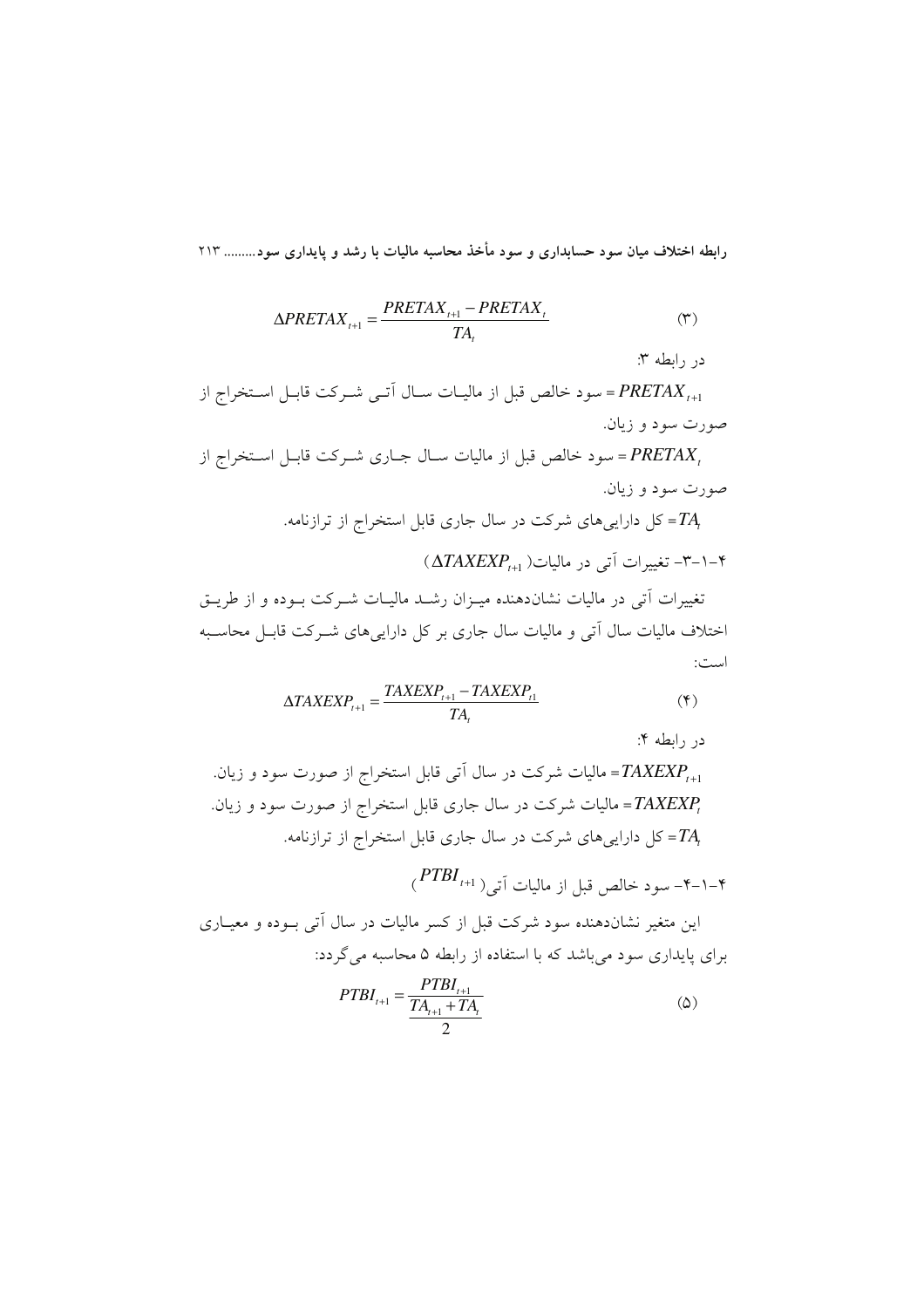۲۱۴ .................پژوهشهای حسابداری مالی و حسابرسی، سال پنجم، شماره بیستم، زمستان ۱۳۹۲

# ۲–۲– متغیرهای مستقل

$$
BTD = \frac{NT - 11}{TA}
$$
 (9)

M =  سود خالص بعد از مالیات شرکت قابل استخراج از صورت  سود و زیان.  
74 = جمع کل داراییها قابل استخراج از ترانطه ۷ محاسبه میشود:  
77 =  سود مأخذ محاسبه مالیات که از طریق رابطه ۷ محاسبه میشود:  
71 = 
$$
\frac{CTE}{t} \times (1-t)
$$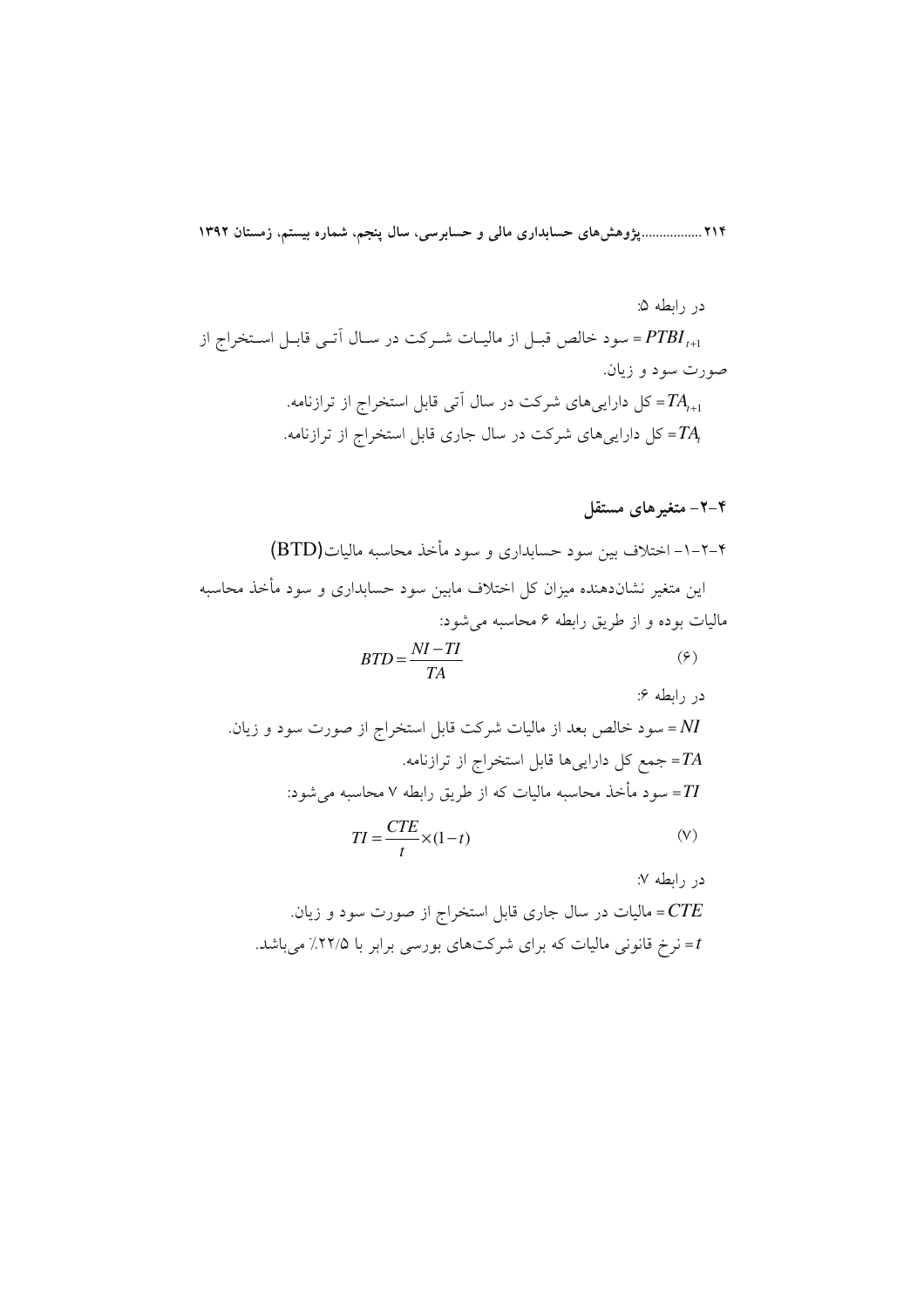۴–۲–۲–اختلاف منفی زیاد بین سودحسابداری و سود مأخذ محاسبه مالیات(LNBTD)

متغیر موهومیکه نشان(دهنده اختلاف منفی زیاد بین سود حسـابداری و سـود مأخـذ محاسبه مالیات میباشد. مقدار این متغیر برای شرکتهایی کـه در پـایین تـرین پنجـک مربوط به اختلاف بین سود حسابداری و سود مأخذ محاسبه مالیات قرار دارند برابــر بــا ۱ و در غیر این صورت برابر با صفر است.

٢-٢-٣- اخــــتلاف مثبـــت زيــــادبين سودحســــابداري وســــود مأخــــذ محاســــبه ماليات (LPBTD)

متغیر موهومیکه نشاندهنده اختلاف مثبت زیاد بین سود حسـابداری و سـود مأخـذ محاسبه مالیات می باشد. مقدار این متغیر برای شرکتهاییکه در بالاترین پنجک مربوط به اختلاف بین سود حسابداری و سود مأخذ محاسبه مالیات قرار دارند برابر بــا ۱ و در غیراین صورت برابر با صفر است.

 $(PTBI_t)_{(2)}$ +-۲- سو دقبل از مالیات جاری $-1$ ۲-۴

این متغیر نشاندهنده سود شرکت قبل از کسـر مالیـات در سـال جـاری بـوده و بـا استفاده از رابطه ۸ محاسبه می گردد:

$$
PTBI_t = \frac{PTBI_t}{TA_t} \tag{A}
$$

که در آن: صورت سود و زيان. کل داراییهای شرکت در سال جاری قابل استخراج از ترازنامه. =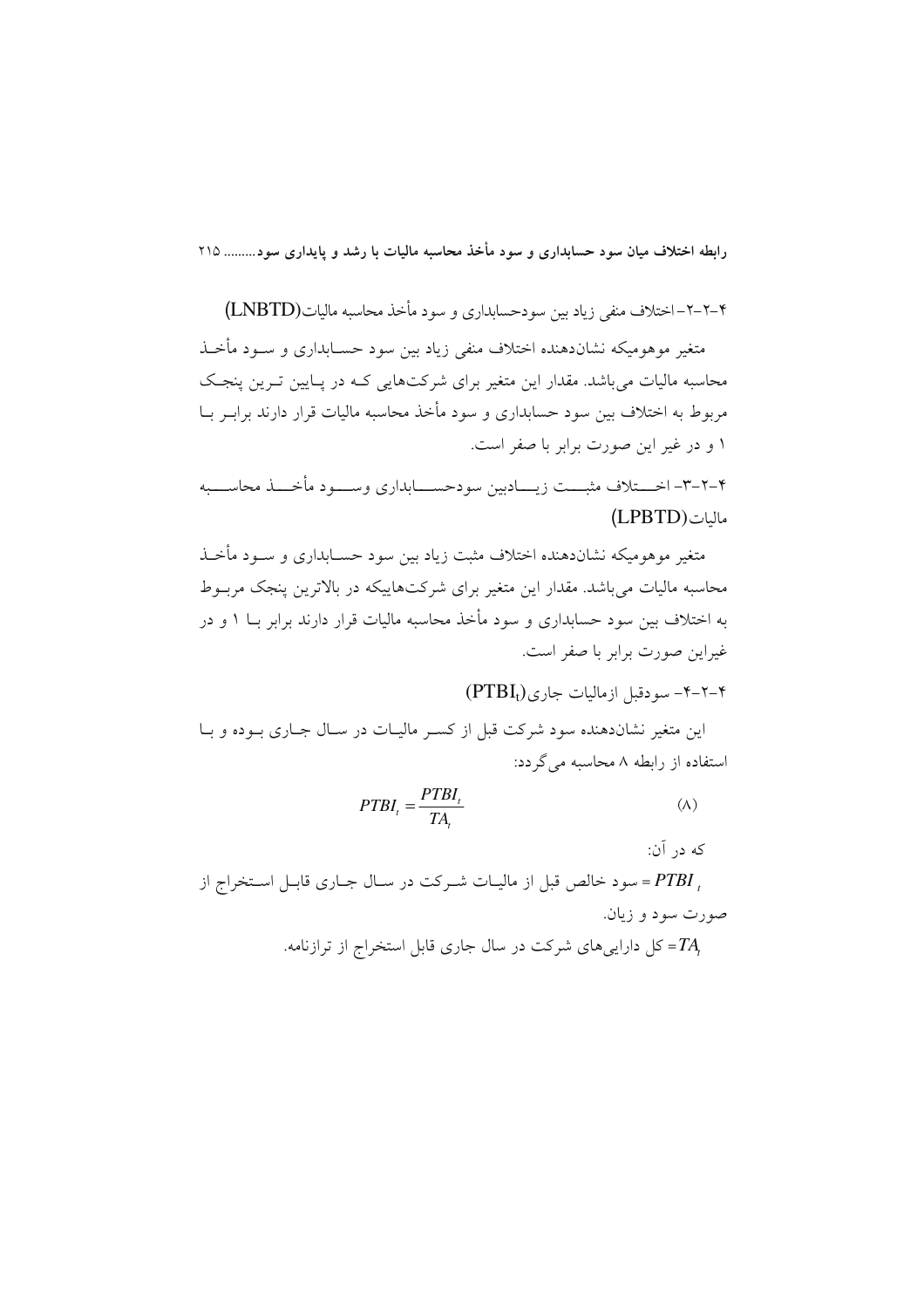٢١۶ ................. پژوهش های حسابداری مالی و حسابرسی، سال پنجم، شماره بیستم، زمستان ١٣٩٢

## ۴-۳- متغیر های کنترلی

۴-۳-۱- نرخ بازده داراییها(ROA) برابر است با نسبت سود به کل دارایی ها و از طریق رابطه ۹ محاسبه می شود:

$$
ROA = \frac{profit}{assets} \tag{4}
$$

که در آن:

profit = سود خالص شرکت قابل استخراج از صورت سود و زیان. assets= جمع کل داراییهای شرکت قابل استخراج از ترازنامه.

۴-۳-۲- نسبت ارزش دفتری به ارزش بازار (BTM)

برابر است با حاصل تقسیم ارزش ویژه سـهام شـرکت بـر ارزش بـازار آن(حاصـل ضرب تعداد سهام منتشره و در دست سهامداران در قیمت سهام) در انتهای دوره.

# ۵- حامعه آماري و نمونه گېري

جامعه آماری تحقیق حاضر شامل کلیه شرکتهای پذیرفتـه شــده در بــورس اوراق بھادار تھران مے باشـد. بنـابر اعـلام سـايت رسـمي بـورس اوراق بھـادار تھـران كليـه شرکتهای پذیرفته شـده در بـورس تهـران شـامل ۴۵۷ شـرکت در ۳۷ گـروه صـنعتی بودهاند. در این مطالعه برای اینکه نمونه یژوهش یک نماینده مناسب از جامعــه آمــاری مور دنظر پاشد، برای انتخاب نمونه از روش غربالگری'(حذفی) استفاده شدهاست. ب ای این منظور معیارهای زیر در نظر گرفته شده و در صورتیکه یک شرکت کلیه معیارهــا را احراز کرده باشد به عنوان یکی از شرکتهای نمونه انتخاب شدهاست.

۱. شركت بايد قبل از سال ۱۳۸۳ در بورس اوراق بهادار تهران يذيرفتـه شـده و تـا یایان سال ۱۳۸۸ در بورس فعال باشد.

1. Criteria-Filtering Technique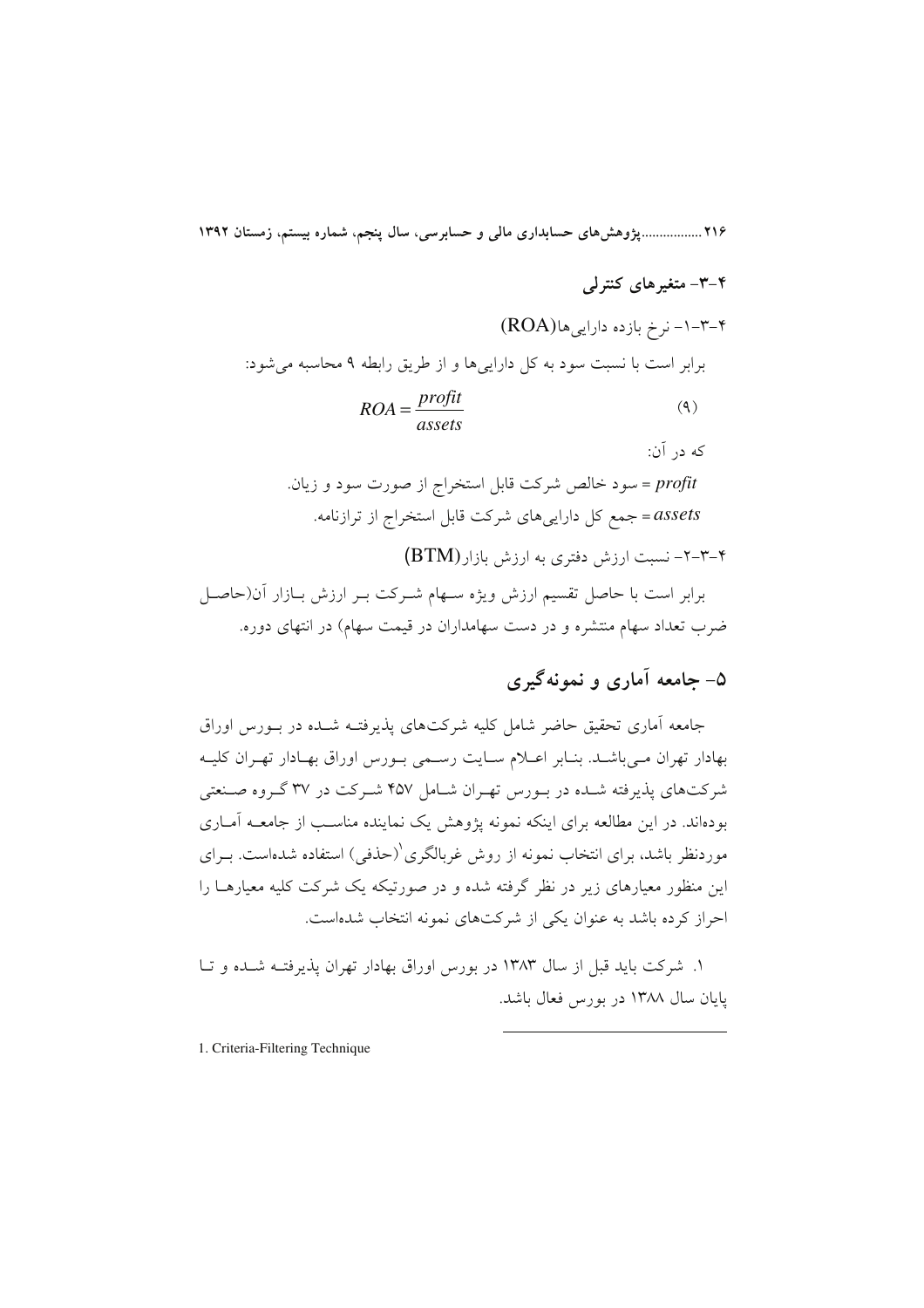۲. شرکت طی سال های ۱۳۸۳ تا ۱۳۸۸ تغییر سال مالی نداده باشد و سال مـالی آن به پایان اسفند ماه منتهی شود. دلیل این امر قابلیت مقایسه دادهها در دوره هــای زمــانی مختلف مي باشد.

۳. شرکت در گروه شرکتهای سرمایهگـذارییا واسـطه گـریهـای مالینباشـد زیـرا ماهیت و طبقه بندی اقلام صورتهای مالی این گـروه از شـرکتهـا متفـاوت از سـایر شركتها مىباشد.

۴. شرکت در طول دوره یژوهش سودآور بوده و سود آن مشمول مالیات باشد. ۵. شرکت در طول دوره پژوهش دارای زیان انباشته نباشد. ۶. اطلاعات مورد نباز شرکت در دسترس باشد.

با توجه به جدول ۱، تعداد ۸۰ شرکت از جامعــه آمــاری گــزینش گردیــد. بنــابراین حجم نمونه برابر با کل جامعه آماری مورد مطالعه میباشد.

| <b>YAV</b>                                 | تعداد کل شرکتهای پذیرفته شده در بورس اوراق بهادار تهران                                   |
|--------------------------------------------|-------------------------------------------------------------------------------------------|
| (51)                                       | تعداد شرکتهایی که بعد از سال ۸۳ وارد بورس شدهاند.                                         |
| (14)                                       | تعداد شرکتهایی که در قلمرو زمانی ۸۸–۸۳ در بورس فعال نبودهاند.                             |
| $(\tau\tau)$                               | تعداد شرکتهاییکه در قلمرو زمانی ۸۸–۸۳ تغییر سال مالی داده و یا سال مالی آن منتهی به پایان |
|                                            | اسفند نمىباشد.                                                                            |
| (19)                                       | تعداد شرکتهایی در گروه شرکتهای سرمایهگذارییا واسطه گریهای مالی بودهاند.                   |
| $(\mathbf{Y}\boldsymbol{\cdot}\mathbf{Y})$ | تعداد شرکتهایی که در قلمرو زمانی ۸۸–۸۳ زیان ده بودهاند.                                   |
| $(\uparrow \uparrow \uparrow)$             | تعداد شرکتهاییکه در قلمرو زمانی ۸۸–۸۳سود آنها مشمول مالیات نمیباشد.                       |
| (19)                                       | تعداد شرکتهاییکه در قلمرو زمانی ۸۸–۱۳تاطلاعات مورد آنها در دسترس نمیباشد.                 |
| $\Lambda$                                  | تعداد شركتهاي نمونه                                                                       |
|                                            |                                                                                           |

جدول١-روند انتخاب نمونه آماري يژوهش

.<br>\*منبع: يافتههاي پژوهشگر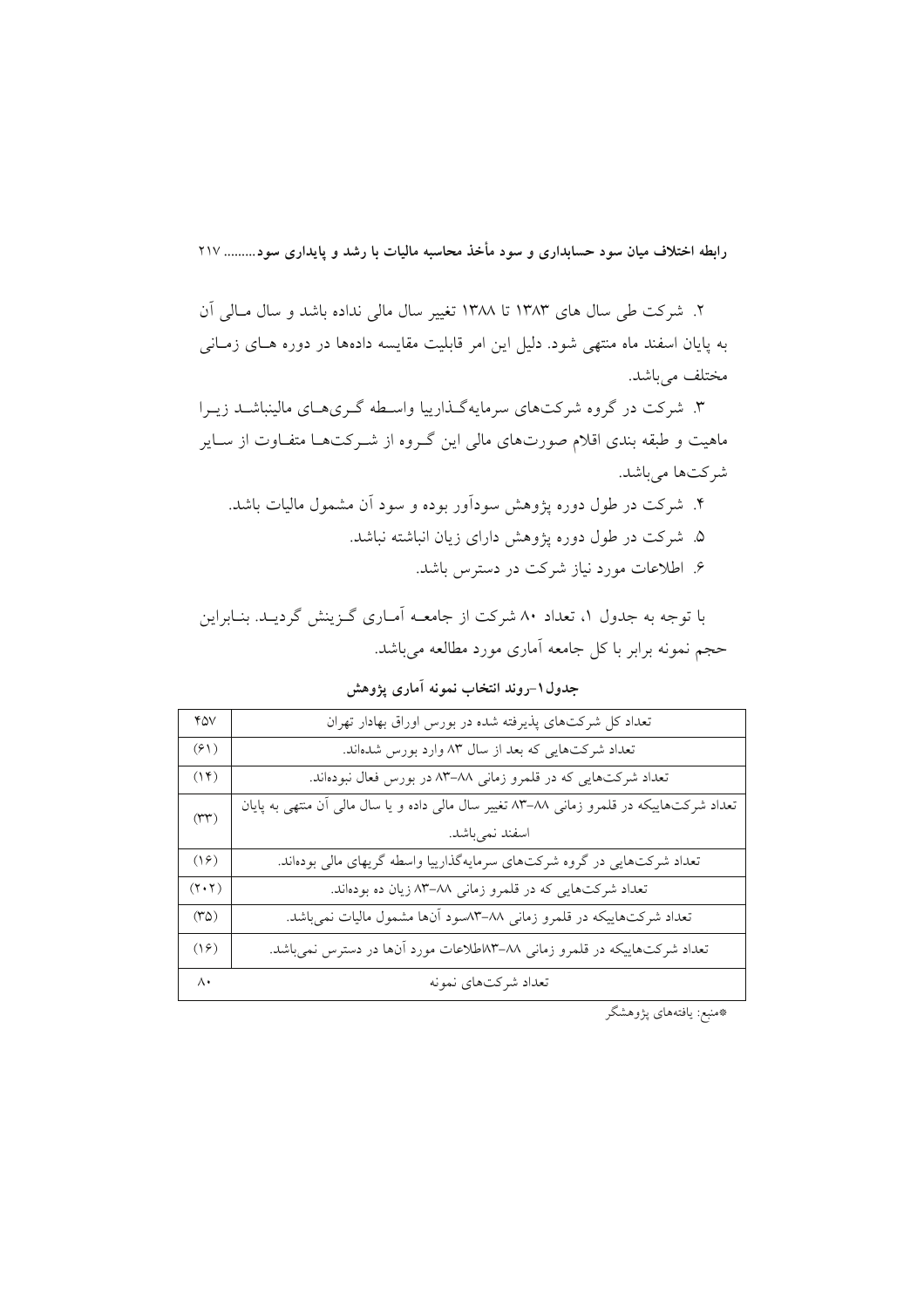۲۱۸ ................. پژوهش های حسابداری مالی و حسابرسی، سال پنجم، شماره بیستم، زمستان ۱۳۹۲

# ۶- روش یژوهش

روش پژوهش از نظر ماهیت و محتوایی یک پژوهش از نوع همبستگی می باشد ک برای کشف همبستگی بین متغیرها به روش پس رویدادی عمل شدهاست. از نظر هدف، روش مورد نظر برای انجام این پژوهش کاربردی بوده و در حوزه تئـوری اثبـاتی قـرار مي گيرد. همچنـين از منظـر روش انجـام نيـز ايـن پـژوهش در چـارچوب اسـتدلالات قیاسی–استقرائی میباشد. در مطالعه حاضر گردآوری دادههـا بـا اسـتفاده از اطلاعــات اولیه، صورتهای مالی و اسناد و مدارک مثبته شرکتها صـورت پذیرفتـهاسـت. بـرای آزمون فرضیهها نیز از رابطه رگرسیون خطبی چنــد متغیــره بصــورت دادههــای ترکیبــی استفاده شدهاست. برای آزمون فرضیات ابتدا با استفاده از آزمـون چـاو، درسـتی ادغـام دادهها مورد آزمون قرار گرفته و سـيس بـر اسـاس نتـايج آزمـون هاسـمن نـوع روش أزمون(اثرات ثابت یا اثرات تصادفی) تعیین گردیده و با توجه به نـوع روش نسـبت بـه بر آورد رابطه اقدام شدهاست. جهت بررسی معنی دار بودن کل رابطه از آمـاره F و بــرای بررسی معنیدار بودن ضریب متغیرهـای مسـتقل از آمـاره t اسـتفاده شـده و در سـطح اطمينان ٩۵٪ نسبت به پــذيرش يــا رد فرضــيات تصــميم گيــرى صــورت گرفتــهاســت. همچنین به منظور بررسی نرمال بودن باقیماندهها، همسان بودن واریانس باقیمانــدهــا و استقلال باقیماندهها به ترتیب از اَزمونهای کولمـوگروف-اسـمیرنف'، اَزمـون ضـریب لاگرانژ و آماره d دوربین- واتسون استفاده شدهاست.

## ۷– یافتههای یژوهش

## ۰۷–۱– آمار توصیفی متغیرهای تحقیق

به منظور کسب شناخت بیشــتر دربــاره جامعــه آمــاری و متغیرهــای مــورد مطالعــه، خلاصه وضعیت آمار توصیفی متغیرهای تحقیق در جدول ۲ ارائـه شــدهاســت. بررســی

1. Kolmogorov-Smirnov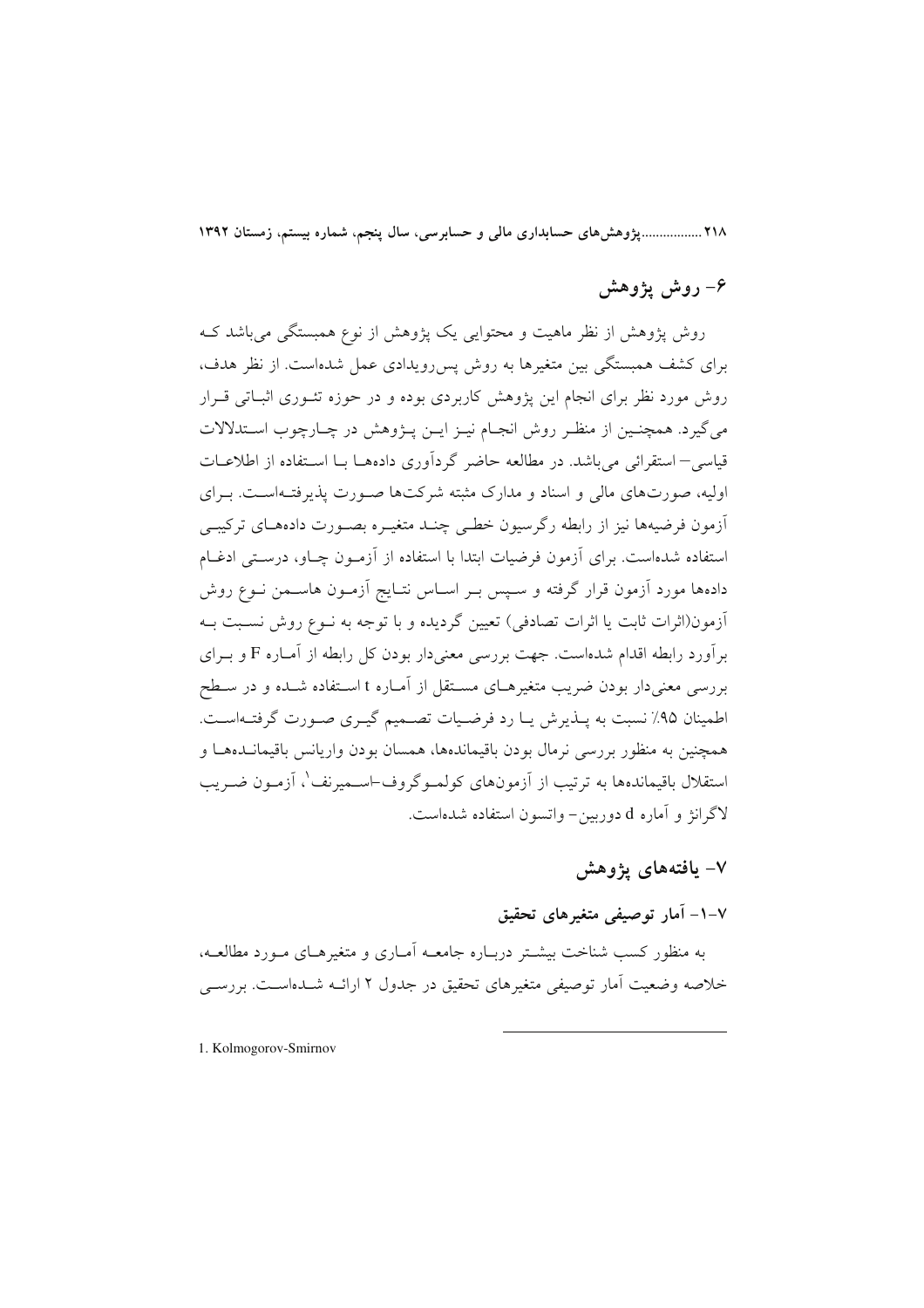چولگی و کشـیدگی متغیرهـای پژوهشـبیانگر ایــن اسـت کهمتغیرهــا از توزیــع نرمــال برخوردار نمیباشند. به عنوان روشی جایگزین از آزمونکولموگروف-اسـمیرنفنیز بــرای بررسی نرمال بودن متغیرهای پژوهش استفاده شدهاست کـه نتـایج اَن حـاکی از نرمـال نبودن توزیع متغیرها میباشد. از این رو متغیرها قبل از آزمون فرضیات با استفاده از تــابع انتقــال جانسون` و تابع تبدیل کاکس −باکس<sup>۲</sup> در نرم افزار *Minitab* نرمال شدهاست.

|               | چولگى                    | بيشترين                       | كمترين                            | انحراف                          | ميانگين                             |                                                     |
|---------------|--------------------------|-------------------------------|-----------------------------------|---------------------------------|-------------------------------------|-----------------------------------------------------|
| کشیدگی        |                          | مقدار                         | مقدار                             | معيار                           |                                     |                                                     |
| <b>TA/VYF</b> | ۳/۱۴۶                    | $\cdot$ /9 $\wedge$ ۴         | $-\cdot$ /۴۷۹                     | $\cdot / \cdot \wedge V$        | $\cdot/\cdot$ $\uparrow\uparrow$    | تغییرات آتی سود خالص بعد<br>از مالیات               |
| 5/195         | $Y/\cdot Y$              | $\cdot$ /07/                  | $-\cdot/119$                      | $\cdot/\cdot\wedge\mathfrak{f}$ | $\cdot$ / $\cdot$ $\theta$ $\wedge$ | اختلاف بين سود حسابداري و<br>سود مأخذ محاسبه ماليات |
| 73793         | $Y/Y\Lambda$ ۶           | .7957                         | $ \cdot$ / $\gamma$ $\vee$ $\vee$ | $\cdot$ / $\cdot$ 9 $\vee$      | $\cdot$ / $\cdot$ $\cdot$ $\cdot$   | تغييرات أتى سود خالص قبل<br>از مالیات               |
| Y/V40         | ۰/۲۳۲                    | $\cdot/\rangle \cdot \gamma$  | $ \cdot$ / $\cdot$ 9.7            | $\cdot/\cdot$ 19                | $\cdot/\cdot\cdot$                  | تغییرات آتی در مالیات                               |
| $Y/\cdot Y$ ۵ | 1/791                    | $\cdot$ /VV $\cdot$           | $\cdot$ / $\cdot$ \ $\Upsilon$    | $\cdot$ /۱۳۷                    | $\cdot$ /۲ $\cdot$                  | سود خالص قبل از مالیات آتی                          |
| ۱/۶۱۳         | $1/\Upsilon \cdot \cdot$ | $\cdot/\vee\cdot\cdot$        | $\cdot$ / $\cdot$ \ \             | $\cdot$ /128                    | $\cdot$ /194                        | سود خالص قبل از ماليات<br>جارى                      |
| 1/041         | $1/\Upsilon \cdot 1$     | $\cdot$ /0V $\cdot$           | $\cdot/\cdot\cdot$ 9              | $\cdot/\cdot$ 9                 | .799                                | نسبت بازده داراييها                                 |
| $1/\lambda$   | ۱/۴۶۸                    | $1/\mathbf{r}\cdot\mathbf{r}$ | $\cdot$ / $\cdot$ / $\circ$       | $\cdot$ /۲۶ $\cdot$             | $\cdot \wedge \cdot \cdot$          | نسبت ارزش دفتری به ارزش<br>بازار                    |

جدول۲-آمار توصیفی متغیرهای تحقیق

.<br>\*منبع: یافتههای پژوهشگر

1. Johnson Transformation

2. Cox-Box Transformation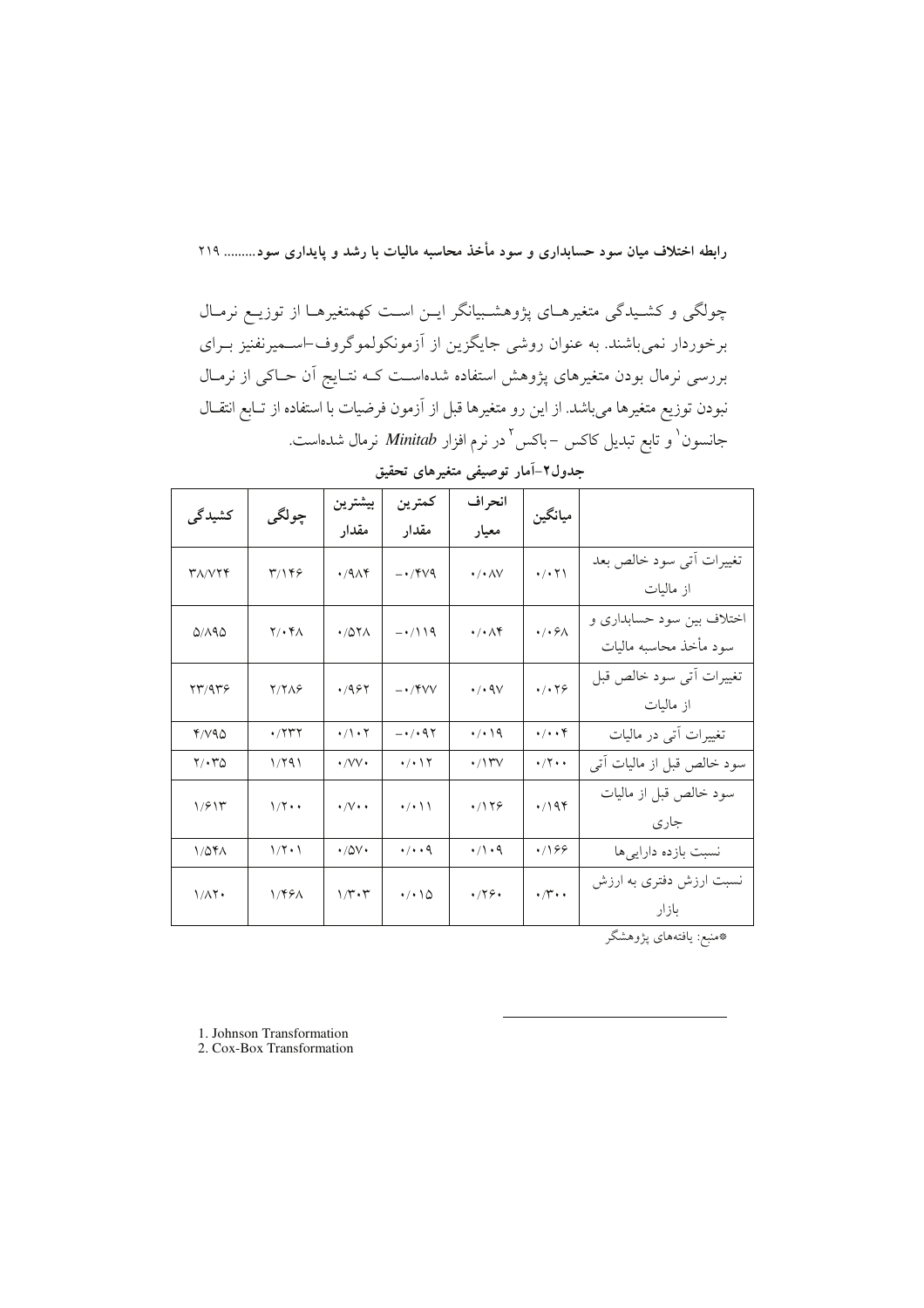۲۲۰ ....................وژوهشهای حسابداری مالی و حسابرسی، سال ینجم، شماره بیستم، زمستان ۱۳۹۲ ۷-۲- آمار استنباط

۷–۲–۱– آزمون فرضیه اول پژوهش

برای آزمون این فرضیه مطـابق بـا تحقیقـات جکســن(۲۰۱۰) از رابطــه ۱۰ اســتفاده شدهاست. در این رابطه اگر ضریب  $\beta_1$ در سطح اطمینان ۹۵٪ معنی دار باشد فرضیه اول یژوهش مورد تأیید قرار می گیرد.

$$
\Delta NI = \alpha + \beta_1 BTD + \beta_2 ROA + \beta_3 BTM + \varepsilon \tag{1}
$$

در رابطه ۱۰: تغییرات آتی در سود خالص اختلاف بین سود حسابداری و سود مأخذ محاسبه مالیات $BTD$ نرخ بازده دارایی ها $\overline{ROA}$ خسیت ارزش دفتری به ارزش بازار = $BTM$ برای این که بتوان مشخص نمود که آیا استفاده از روش دادههای ترکیبی در بـرآورد

رابطه ۱۰ کارآمد خواهد بود یا نه از آزمون چاو استفاده شدهاست. همچنـین بــه منظـور این که مشخص گردد کدام روش(اثـرات ثابـت و یـا اثـرات تصـادفی) جهـت بـرآورد مناسبتر است از آزمون هاسمن استفاده شدهاست. نتایج حاصـل از ایــن آزمــونهــا در جدول ۳ آمدهاست.

| P-Value                   | درجه أزادي | مقدار أماره                                            | ا مار ه | ازمون       |
|---------------------------|------------|--------------------------------------------------------|---------|-------------|
| $\cdot/\cdot\cdot$ $\vee$ | (V4, Y)    | 1/011                                                  |         | ازمون چاو   |
| $\ddot{\phantom{0}}$      | سد         | $\mathsf{r}\mathsf{q}\wedge\mathsf{r}\wedge\mathsf{r}$ | $\sim$  | ازمون هاسمن |

جدول ۳-نتایج آزمونهای چاو و هاسمن برای رابطه ۱۰

\* منبع: يافتههاي پژوهشگر

با توجه به نتايج حاصل از آزمون چاو، F محاسبه شده(۱/۵۱۱) از F بحرانــي(۱/۲۹) بزرگتر بوده و فرضیه  $H_0$  رد و ناهمسانی عرض از مبداءها پذیرفته می شود. بنابراین با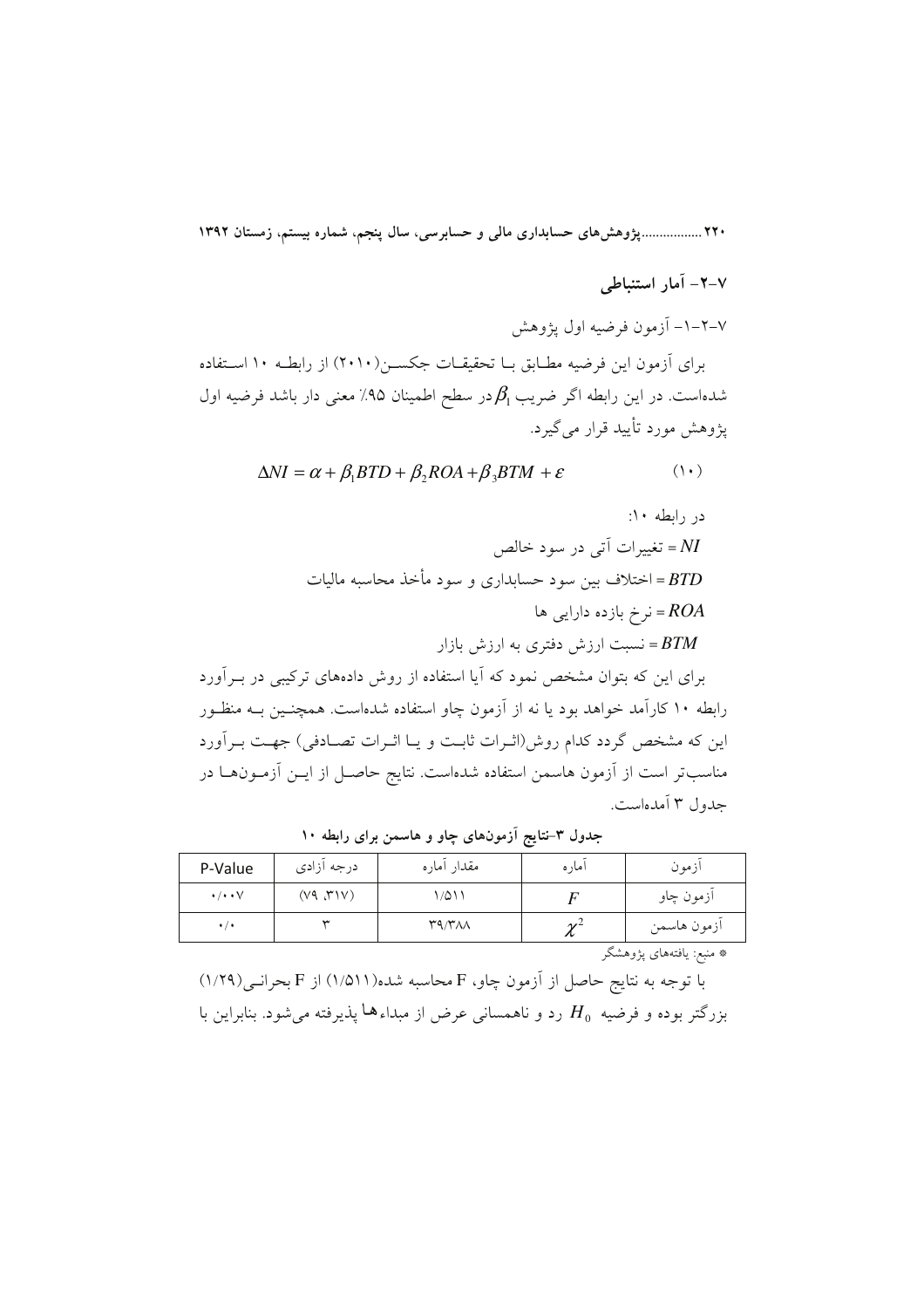اطمینان ۹۵٪ می توان از روش دادههای ترکیبی استفاده نمود. همچنین طبق نتایج حاصل از آزمون هاسمن،  $\chi^2$  محاسبه شده(۳۹/۳۸۸) بزرگتر از  $\chi^2$  بحرانی(۰/۳۵۱) در سـطح اطمینان ۹۵٪ میباشد، بنابراین فرضـیه  $H_0$  رد مـیشـود. از ایــن رو اســتفاده از روش اثرات تصادفی ناسازگار بوده و لازم است برای بـرآورد از روش اثـرات ثابـت اسـتفاده شود. بنابراین رابطه ۱۰ با استفاده از روش دادههای ترکیبی و بـهصـورت اثـرات ثابـت یکطرفه برآورد شدهاست. در جدول ۴ نتایج حاصل از آزمونهای مربوط به مفروضـات مدل رگرسیون خطی رابطه ۱۰ نیز ارائه شدهاست.

جدول ۴-نتایج آزمونهای مربوط به مفروضات رگرسیون خطی برای رابطه ۱۰ پژوهش

| شاخص وضعيت                       | اماره دوربین واتسن | آماره ضريب لاگرانژ |        | آماره KS               |              |
|----------------------------------|--------------------|--------------------|--------|------------------------|--------------|
|                                  |                    | $P-Value$          |        | $P-Value$              | $K-S$        |
| براي همه متغيرها<br>کوچکتر از ۱۰ | $Y/Y\Lambda$       | $\cdot/$           | 49/41V | $\cdot/\Lambda\cdot$ 9 | $\cdot$ /۶۳۹ |

\* منبع: يافتههاى پژوهشگر

نتايج آزمونKS حاكي از اين است كه احتمال مربوطبهاينآزمونبزرگتر از ۰/۰۵ بـوده و باقیماندههای حاصل از رابطه در سطح اطمینان ۹۵٪ از توزیع نرمال برخوردار هستند. همچنین با توجه به اینکه شاخص وضعیت(CI) محاسبه شـده بـرای تمـامی متغیرهـا کوچکتر از ۱۰ میباشد بنابراین وجود همخطـی بـین متغیرهـای رابطـه رد مـیشـود. در ارتباط با آزمون استقلال باقیماندهها نیز، مقدار آمـاره دوربـین- واتسـن نزدیکبهعـدد ۲ می باشد از این رو استقلالباقیماندههایذیرفته می شود. همچنین همانطورک عنوان شد براي أزمون عـدم وجـود ناهمسـاني واريـانس١هـا ميـان باقيمانـدههـا از أمـاره ضـريب لاگرانژ $(\rm LM)$  استفاده شدهاست که با توجه به نتایج این اَزمـون، فرضـیه  $H_1$  مبنـی بـر وجود ناهمسانی واریانس میان باقیماندهها مورد تأیید قرار گرفته است و برای رفع ایــن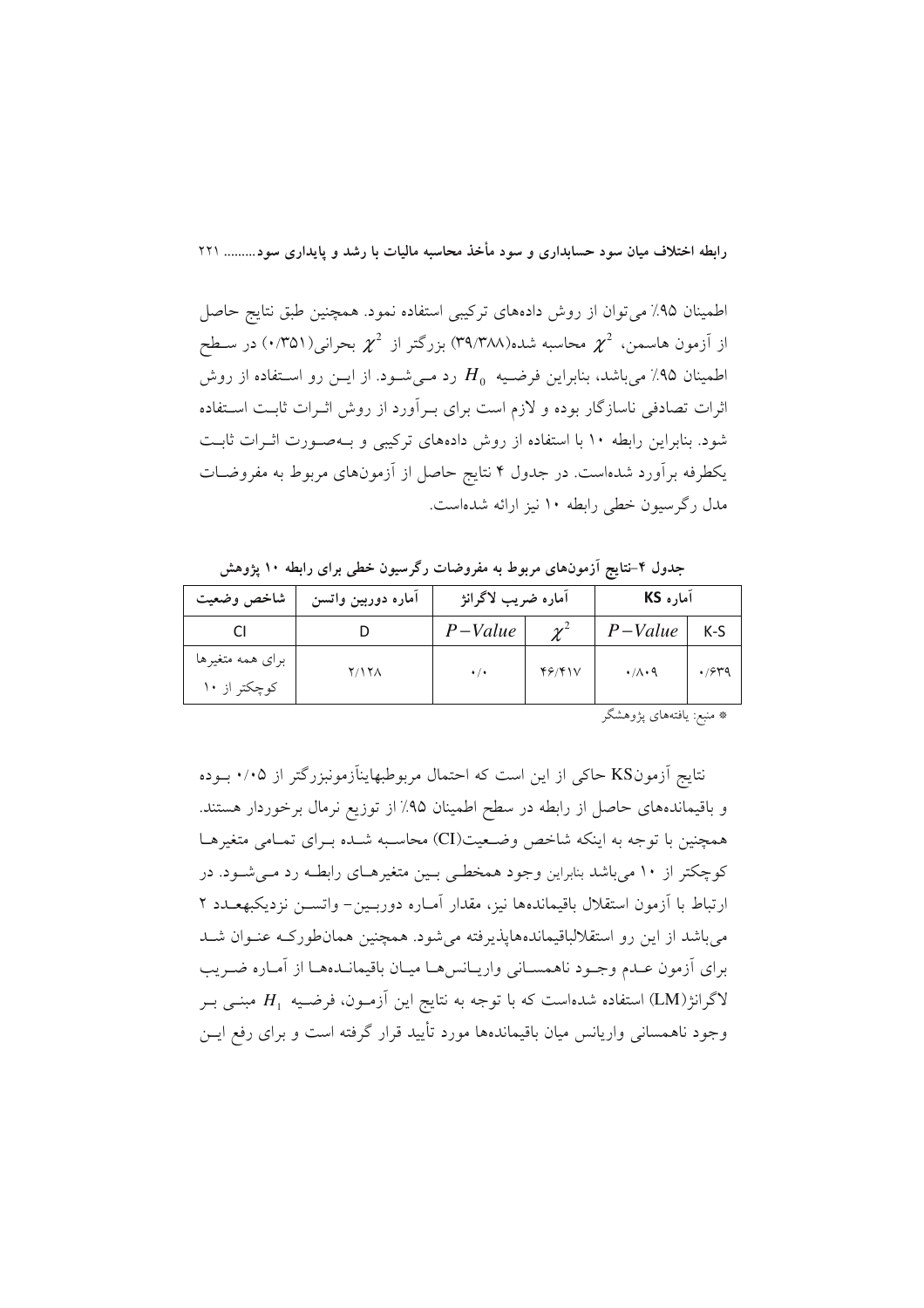٢٢٢ ................. پژوهشهای حسابداری مالی و حسابرسی، سال پنجم، شماره بیستم، زمستان ١٣٩٢ مشکل در برآورد از روش حداقل مربعات تعمیم یافته(GLS) استفاده شدهاست. نتیجــه برآورد رابطه ۱۰ پژوهش به شرح جدول ۵ میباشد.

| سطح معنى<br>داری                       | رابطه | <b>P-Value</b>                    | آماره t               | ضريب                               | متغير                                               |  |
|----------------------------------------|-------|-----------------------------------|-----------------------|------------------------------------|-----------------------------------------------------|--|
| 7.90                                   | مثىت  | $\cdot$ / $\cdot$ $\cdot$ $\circ$ | Y/19                  | $\cdot$ /۲۶۸                       | C                                                   |  |
| 7.90                                   | منفي  | $\cdot/\cdot$ $\cdot$             | $-\frac{1}{\sqrt{2}}$ | $ \cdot$ / $\vee$ $\cdot$ $\Delta$ | اختلاف بين سود حسابداري و سود<br>مأخذ محاسبه ماليات |  |
| 7.90                                   | منفى  | $\cdot/\cdot$                     | $-9/10r$              | $- \cdot$ /۴ $\Lambda$ ۹           | نسبت بازده دارایی ها                                |  |
| 7.90                                   | منفي  | $\cdot/\cdot$ $\check{r}$         | $-Y/IVY$              | $-\cdot/17\Lambda$                 | نسبت ارزش دفتری به ارزش بازار                       |  |
| $\cdot$ $\pi r$                        |       | تعديل شده $\,R^2$                 |                       |                                    |                                                     |  |
| $(*/*)^{\prime\prime}/^{\prime\prime}$ |       | $(P-Value)F$                      |                       |                                    |                                                     |  |

جدول ۵-نتایج آزمون فرضیه اول با استفاده از روش اثرات ثابت یکطرفه

\* منبع: يافتههاي پژوهشگر

 $(11)$  $\Delta NI = 0.268 - 0.705 * BTD - 0.489 * ROA - 0.128 * BTM$ 

در بررسی معنی دار بودن رابطه ۱۱ با توجه به ایـن کـه مقـدار احتمـال آمـاره F از ۰/۰۵ کوچکتر می باشد(۰/۰) با اطمینان ۹۵٪ معنی دار بـودن کـل رابطـه بـرای بررسـی فرضیه پژوهش تأیید میشود. ضریب تعیین تعدیل شده رابطه نیـز نشـان مـیدهــد کــه ۳۳/۴ درصد از تغییرات آتی سود خالص توسط متغیرهای مستقل وارد شـده در رابطـه تبیین میگردد. همچنـین از آنجـایی کـه احتمـال ضـریب متغیـر اخـتلاف بـین سـود حسابداری و سود مأخذ محاسبه مالیات(BTD) کمتـر از ۰/۰۵ مـی باشــد(۰/۰۲۰)، لـذا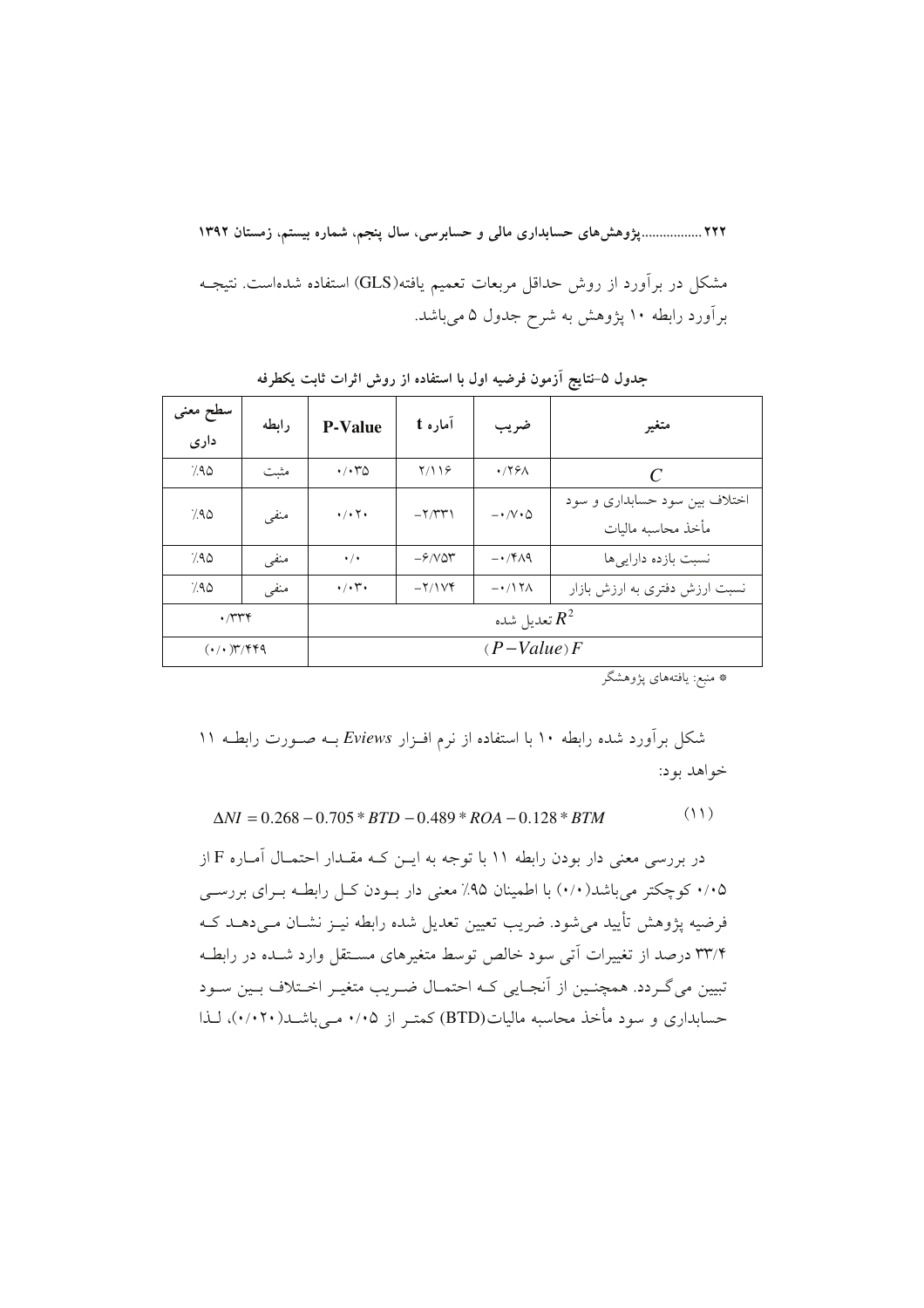فرضيه  $H_0$  رد شده و وجود رابطـه ميـان اخــتلاف سـود حسـابداري و سـود مأخــذ محاسبه مالیات با تغییرات آتی سود خالص بعد از مالیات در سطح اطمینـان ۹۵٪ مـورد تأیید قرار می گیرد. بنابراین فرضیه اول پژوهش پذیرفته میشود. نتایج حــاکی از وجــود یک رابطه معکوس میان این دو متغیر است.

٧–٢–٢– آزمون فرضيه دوم يژوهش

براي أزمون اين فرضيه مطـابق بــا تحقيقــات جكســن(٢٠١٠) از رابطــه ١٢ اســتفاده شدهاست. در این رابطه اگر ضریب  $\beta_1$ در سطح اطمینان ۹۵٪ معنی دار باشد فرضیه دوم یژوهش مورد تأیید قرار می گیرد

#### $\triangle PRETAX = \alpha + \beta_1 BTD + \beta_2 ROA + \beta_3 BTM + \varepsilon$  $(11)$

در رابطه ۱۲ APRETAX برابر است با تغییرات آتی در سود قبل از مالیات. به ای این که بتوان مشخص نمود که آیا استفاده از روش دادههای ترکیبی در برآورد رابطه ۱۲ کارآمد خواهد بود یا نه از آزمون چاو استفاده شدهاست. همچنــبن بـه منظـور ایــن کــه مشخص گردد کدام روش(اثرات ثابت و یا اثرات تصادفی) جهـت بــرآورد مناســبتــر است از آزمون هاسمن استفاده شدهاست. نتایج حاصل از ایـن آزمـونهـا در جـدول ۶ ار ائه شدهاست.

| <b>P-Value</b>       | درجه أزادي | مقدار أماره                                  | اماره      | ازمون       |
|----------------------|------------|----------------------------------------------|------------|-------------|
| $\cdot$ / $\cdot$    | (VY, Y'Y)  | $\mathsf{r}/\mathsf{q}\cdot\mathsf{\Lambda}$ |            | ازمون چاو   |
| $\ddot{\phantom{0}}$ |            | TV/10Y                                       | $\gamma^2$ | ازمون هاسمن |

جدول ۶- نتایج آزمون چاو برای رابطه ۱۲

\* منبع: يافتههاي پژوهشگر

با توجه به نتايج حاصل از آزمون چاو، F محاسبه شده(۳/۹۰۸) از F بحرانـی(۱/۲۹) بزرگتر بوده و فرضیه  $H_0$  رد و ناهمسانی عرض از مبداءها پذیرفته می شود. بنابراین با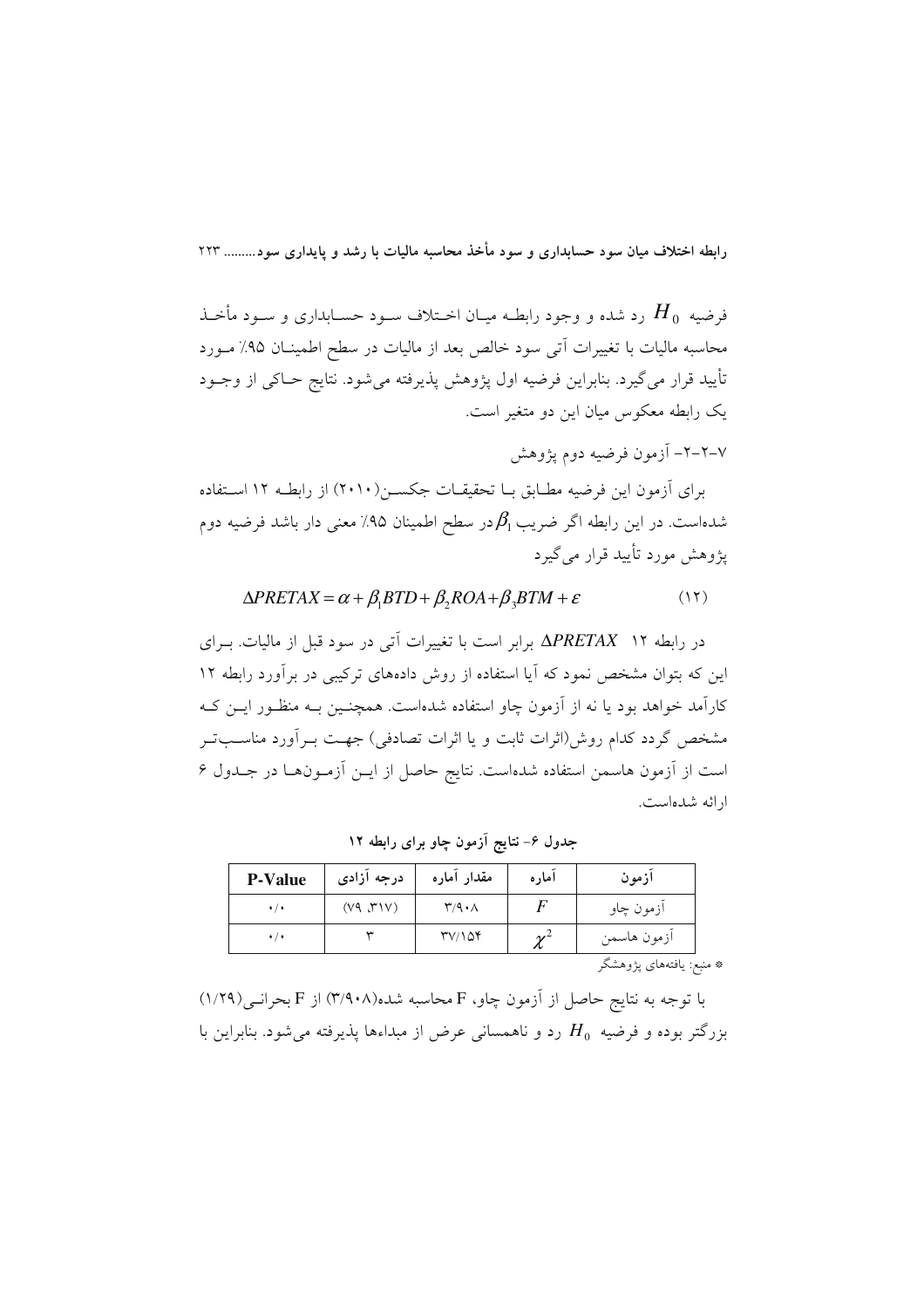۲۲۴ ...................یژوهشهای حسابداری مالی و حسابرسی، سال پنجم، شماره بیستم، زمستان ۱۳۹۲

اطمینان ۹۵٪ میتوان از روش دادههای ترکیبے استفاده نمـود. طبـق نتـایج حاصـل از آزمون هاسمن،  $\chi^2$  محاسبه شــده(۱۵۴/۱۵۴) بزرگتـر از  $\chi^2$  بحرانـی(۰/۳۵۱) در ســطح اطمینان ۹۵٪ می باشد، بنابراین فرضـیه  $H_0$  رد مـی شـود. از ایــن رو اسـتفاده از روش اثرات تصادفی ناسازگار بوده و لازم است برای بـرآورد از روش اثـرات ثابـت اسـتفاده شود. بنابراین، رابطه ۱۲ با استفاده از روش دادههای ترکیبی و بـهصـورت اثـرات ثابـت یکطرفه برآورد شده است. در جدول ۷ نیـز نتـایج حاصـل از آزمـونهـای مربـوط بـه مفروضات مدل رگرسیون خطی رابطه ۱۲ یژوهش ارائه شدهاست.

| شاخص وضعيت                       | آماره دوربين واتسن | آماره ضريب لاگرانژ |            | آماره KS                             |              |  |
|----------------------------------|--------------------|--------------------|------------|--------------------------------------|--------------|--|
|                                  |                    | $P-Value$          | $\gamma^2$ | $P-Value$                            | K-S          |  |
| برای همه متغیرها<br>کوچکتر از ۱۰ | Y/YYY              | $\cdot/$           | 44/66V     | $\cdot$ / $\wedge$ $\wedge$ $\wedge$ | $\cdot$ /۶۳. |  |
| الغجار والمستملة المتنبية كالمحا |                    |                    |            |                                      |              |  |

جدول ۷– نتایج آزمونهای مربوط به مفروضات رگرسیون خطی برای رابطه ۱۲ پژوهش

\* منبع: یافتههای پژوهشگر

نتايج اّزمونKS حاكي از اين است كه احتمال مربوطبهاينآزمونبزرگتر از ۰/۰۵ بـوده و باقیماندههای حاصل از رابطه در سطح اطمینان ۹۵٪ از توزیع نرمال برخوردار هستند. همچنین با توجه به اینکه شاخص وضعیت(CI) محاسبه شـده بـرای تمـامی متغیرهـا کوچکتر از ۱۰ میباشد بنابراین وجود همخطی بین متغیرهایرابطه رد می شود. در ارتباط با آزمون استقلال باقیماندهها نیز، مقدار آماره دوربین– واتسن نزدیکبهعدد ۲ میباشــد از این رو استقلالباقیماندههایذیرفته می شود. همچنین همانطورکه عنوان شد بـرای اَزمـون عدم وجود ناهمساني واريانس ها ميان باقيماندهها از آماره ضريب لاگرانژ(LM) اسـتفاده شده است که با توجه به نتـايج ايــن اَزمــون، فرضـيه  $H_1$  مبنــي بــر وجــود ناهمســانـي واریانس میان باقیماندهها مورد تأیید قرار گرفته است و برای رفع این مشکل در برآورد از روش حداقل مربعات تعميم يافته(GLS) استفاده شدهاسـت. نتيجـه بــرآورد رابطــه ٢ پژوهش به شرح جدول ۸ میباشد. شکل برآورد شده رابطه ۱۲ با استفاده از نــرم افــزار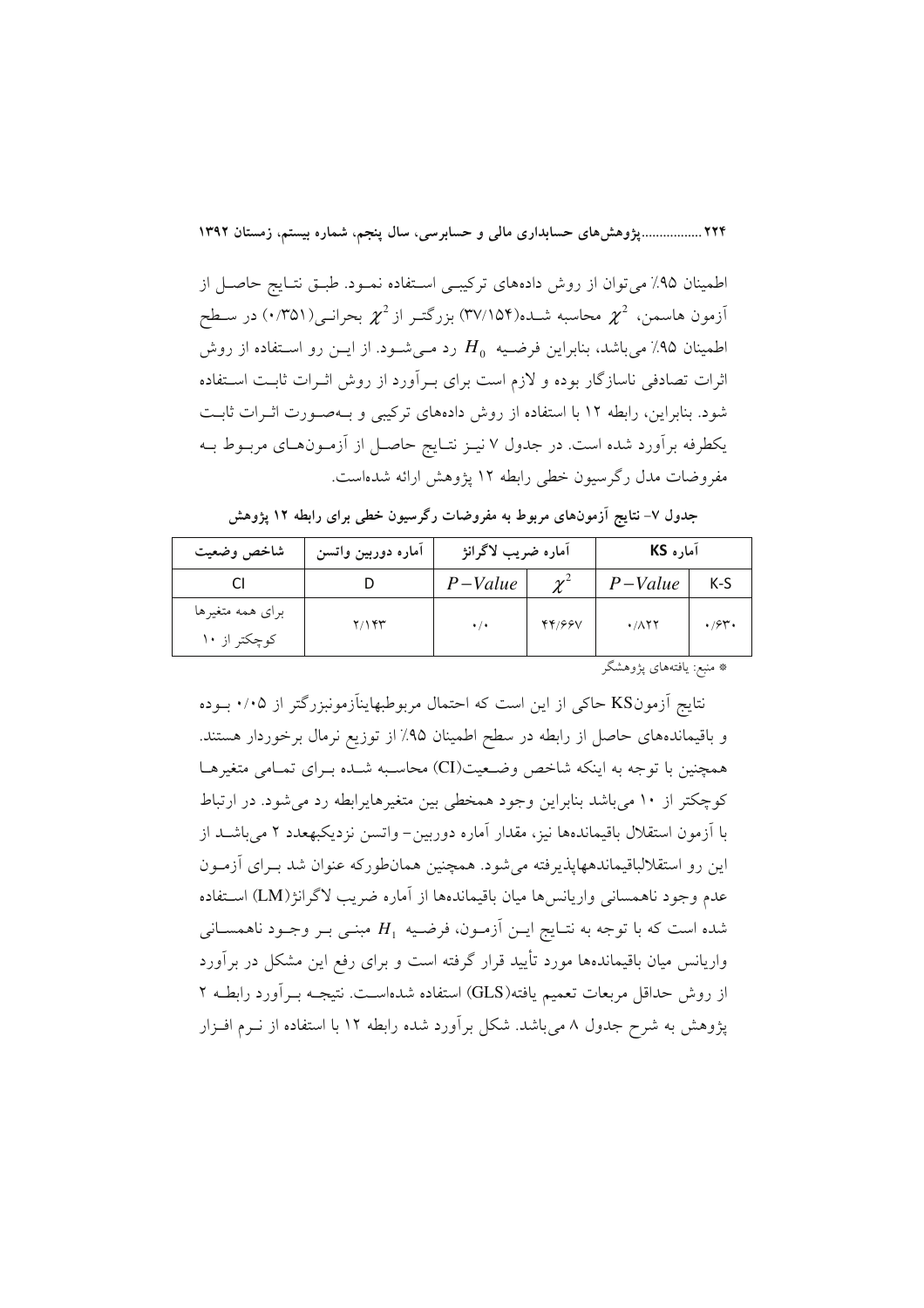Eviews بهصورت رابطه ١٣ خواهد بود:

 $(14)$  $\triangle PRETAX = -0.036 - 0.094 * BTD - 0.481 * ROA - 0.079 * BTM$ 

در بررسی معنی دار بودن رابطه ۱۳ با توجه به این کـه مقــدار احتمــال آمــاره F از ۰/۰۵ کوچکتر میباشد(۰/۰) با اطمینان ۹۵٪ معنی دار بودن کـل رابطـه جهـت بررســی فرضيه تحقيق تأييد مي شود. ضريب تعيين تعديل شده رابطه نيز حاكي از اين است كــه ۳۸/۳ درصد از تغییرات آتی سود قبل از مالیات توسط متغیرهای مسـتقل وارد شـده در رابطه تشریح میشود. از آنجایی که احتمال ضریب متغیر اخـتلاف سـود حسـابداری و  $H_0$  سود مأخـذ محاسـبه ماليــات(BTD) بيشــتر از ۰/۰۵ مـىباشــد(۰/۷۴۶)، فرضـيه يذيرفته شده و وجود رابطه بين اختلاف سود حسابداري و سود مأخذ محاسـبه ماليــات با تغییرات اّتی سود خالص قبــل از مالیــات در ســطح اطمینــان ۹۵٪ مــورد تأییــد قــرار نمي گيرد. بنابراين فرضيه دوم پژوهش رد مي شود.

| سطح معنى<br>داری      | رابطه    | <b>P-Value</b>               | آماره t                                   | ضريب                        | متغير                                               |  |
|-----------------------|----------|------------------------------|-------------------------------------------|-----------------------------|-----------------------------------------------------|--|
| بی معنی               | .        | $\cdot$ /v98                 | $ \cdot$ $/$ $\uparrow$ $\Delta$ $\wedge$ | $-$ ./.۳۶                   | C                                                   |  |
| بی معنی               | $\ldots$ | $\cdot$ / $V$ ۴۶             | $- \cdot 777$                             | $-1.44$                     | اختلاف بین سود حسابداری و سود<br>مأخذ محاسبه ماليات |  |
| 7.90                  | منفى     | $\cdot/$                     | $-V/891$                                  | $-\cdot$ /۴۸۱               | نسبت بازده دارایی ها                                |  |
| 7.90                  | منفي     | $\cdot$ / $\cdot$ $\uparrow$ | $-Y/Y$                                    | $ \cdot$ / $\cdot$ $\vee$ 9 | نسبت ارزش دفتری به ارزش بازار                       |  |
| $\cdot$ /۳ $\wedge$ ۳ |          | تعديل شده $\,R^{\,2}\,$      |                                           |                             |                                                     |  |
| $(*/*)$ ۴/•۲۲         |          | $(P-Value)F$                 |                                           |                             |                                                     |  |

جدول ۸-نتایج آزمون فرضیه دوم با استفاده از روش اثرات ثابت یکطرفه

\* منبع: يافتههاي پژوهشگر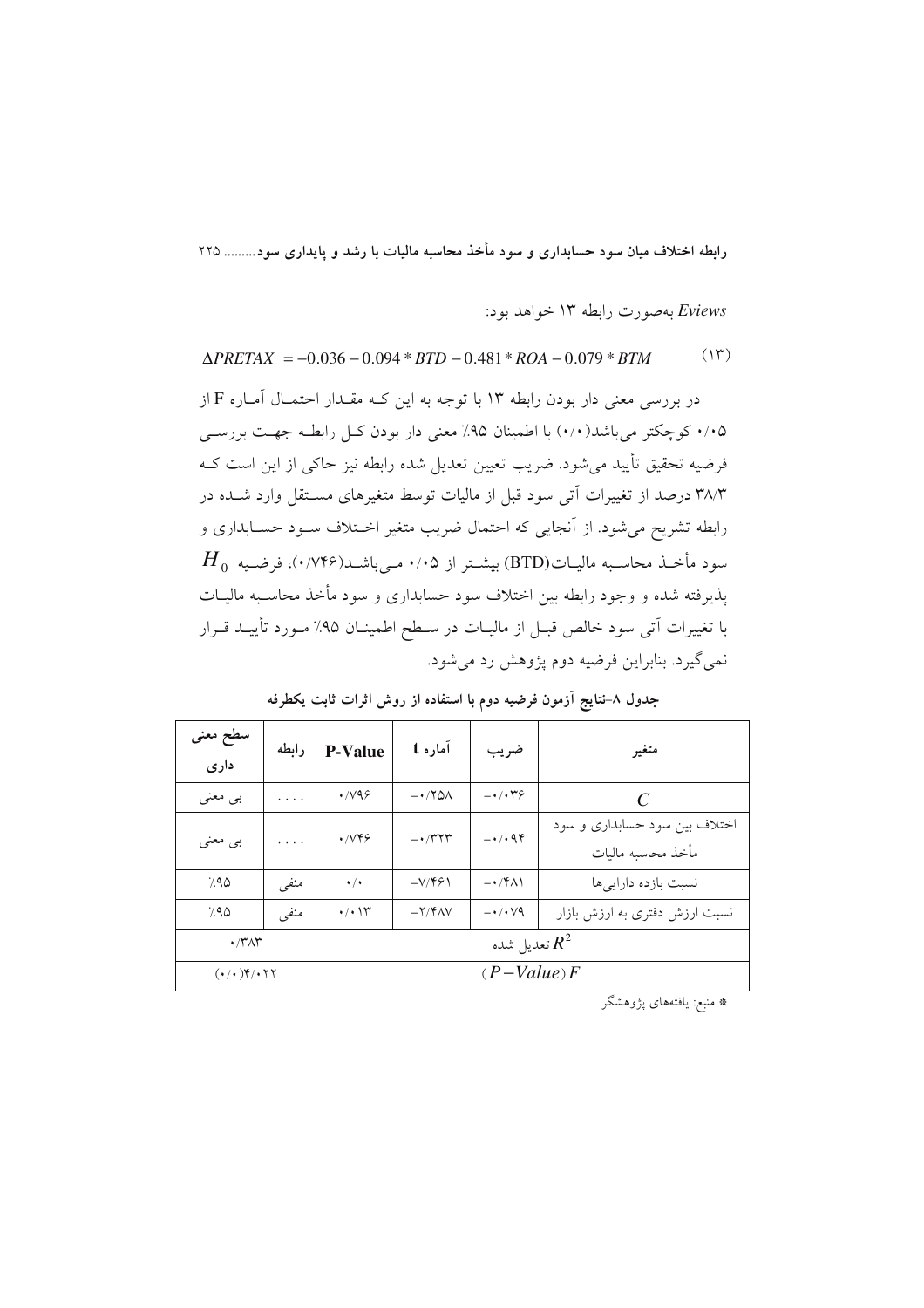٢٢۶ ................. پژوهش های حسابداری مالی و حسابرسی، سال پنجم، شماره بیستم، زمستان ١٣٩٢

٢–٢–٣– اَزمون فرضيه سوم يژوهش

براي آزمون اين فرضيه مطـابق بــا تحقيقــات جكســن(٢٠١٠) از رابطــه ١۴ اســتفاده شدهاست. در این رابطه اگر ضریب  $\beta_1$ در سطح اطمینــان ۹۵٪ معنــی دار باشــد فرضــیه سوم يژوهش مورد تأييد قرار مي گيرد.

 $\Delta TAXEXP = \alpha + \beta_1 BTD + \beta_2 ROA + \beta_3 BTM + \varepsilon$  $(14)$ 

در این رابطه ATAXEXP برابر است با تغییرات آتی در مالیات شرکت. برای ایس که بتوان مشخص نمود که آیا استفاده از روش دادههـای ترکیبـی در بـرآورد رابطـه ۱۴ کارآمد خواهد بود یا نه از آزمون چاو استفاده شدهاست. همچنـین بــه منظـور ایــن کــه مشخص گردد کدام روش(اثرات ثابت و یا اثرات تصادفی) جهـت بــرآورد مناســبتــر است از آزمون هاسمن استفاده شده است. نتایج حاصل از این آزمـونهـا در جـدول ۹ آمدهاست.

مقدار آماره درجه آزادي أماره أزمون P-Value  $(V4, Y)$  $\cdot/\cdot$  \  $\uparrow$  $1/409$ آزمون چاو  $\overline{F}$  $\chi^2$  $\cdot/$  $\mathbf{\breve{r}}$  $4.1909$ أزمون هاسمن

جدول ۹-نتایج آزمون چاو و هاسمن برای رابطه ۱۴

\* منبع: یافتههای یژوهشگر

با توجه به نتايج حاصل از آزمون چاو، F محاسبه شده(۱/۴۵۶) از F بحرانـی(۱/۲۹) بزرگتر بوده و فرضیه  $H_{0}$  رد و ناهمسانی عرض از مبداءها پذیرفته میشود. بنابراین با اطمینان ۹۵٪ می توان از روش دادههای ترکیبے استفاده نمـود. طبـق نتـایج حاصـل از آزمون هاسمن،  $\chi^2$  محاسبه شــده(۱۹۵۶) بزرگتـر از  $\chi^2$  بحرانـی(۱۳۵۱) در ســطح اطمینان ۹۵٪ می باشد، بنابراین فرضـیه  $H_0$  رد مـی شـود. از ایــن رو اسـتفاده از روش اثرات تصادفی ناسازگار بوده و لازم است برای بـرآورد از روش اثـرات ثابـت اسـتفاده شود. بنابراین رابطه ۱۴ با استفاده از روش دادههـای ترکیبـی و بصـورت اثـرات ثابـت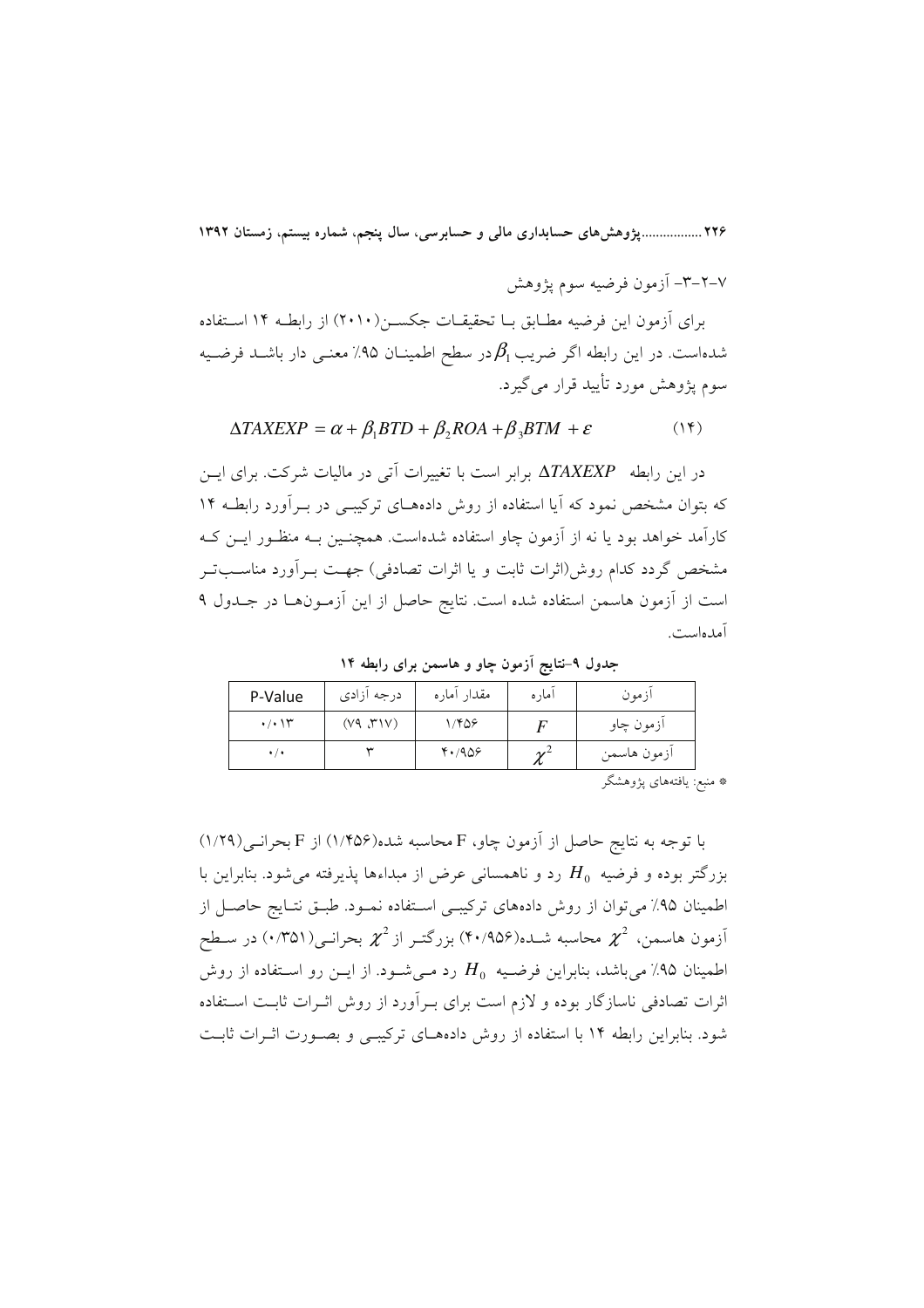یکطرفه بـرآورد شـدهاسـت. در جـدول ۱۰ نتـایج حاصـل از آزمـونهـای مربـوط بـه مفروضات مدل رگرسیون خطی رابطه ۱۴ پژوهش ارائه شدهاست.

| شاخص وضعيت                       | اماره دوربین واتسن | أماره ضريب لاگرانژ |            | آماره KS  |                       |
|----------------------------------|--------------------|--------------------|------------|-----------|-----------------------|
|                                  |                    | $P-Value$          | $\gamma^2$ | $P-Value$ | $K-S$                 |
| برای همه متغیرها<br>کوچکتر از ۱۰ | $Y \cdot 99$       | $\cdot$ / $\cdot$  | YY/79V     | ۱۱۵۰۰     | $\cdot$ / $\wedge$ ۲۱ |

جدول ۱۰-نتایج آزمونهای مربوط به مفروضات رگرسیون خطی برای رابطه ۱۴ یژوهش

\* منبع: يافتههاى پژوهشگر

نتايج آزمونKS حاكي از اين است كه احتمال مربوطبهاينآزمونبزرگتر از ۰/۰۵ بـوده و باقیماندههای حاصل از رابطه در سطح اطمینان ۹۵٪ از توزیع نرمال برخوردار هستند. همچنین با توجه به اینکه شاخص وضعیت(CI) محاسبه شـده بـرای تمـامی متغیرهـا کوچکتر از ۱۰ می باشد بنابراین وجود همخطی بسین متغیرهـای رابطـه رد مـی شـود. در ارتباط با آزمون استقلال باقیماندهها نیز، مقدار آمـاره دوربـین- واتسـن نزدیکبهعـدد ۲ میباشد از این رو استقلالباقیماندههاپذیرفته میشود. همچنین همانطورکـه عنـوان شـد براي أزمون عـدم وجـود ناهمسـاني واريـانس١هـا ميـان باقيمانـدههـا از أمـاره ضـريب لاگرانژ $(\rm LM)$  استفاده شدهاست که با توجه به نتایج این آزمـون، فرضـیه  $H_1$  مبنــی بــر وجود ناهمسانی واریانس میان باقیماندهها مورد تأیید قرار گرفته است و برای رفع ایــن مشکل در برآورد از روش حداقل مربعات تعمیم یافته(GLS) استفاده شدهاست. نتیجــه برآورد رابطه ۱۴ پژوهش به شرح جدول ۱۱ میباشد.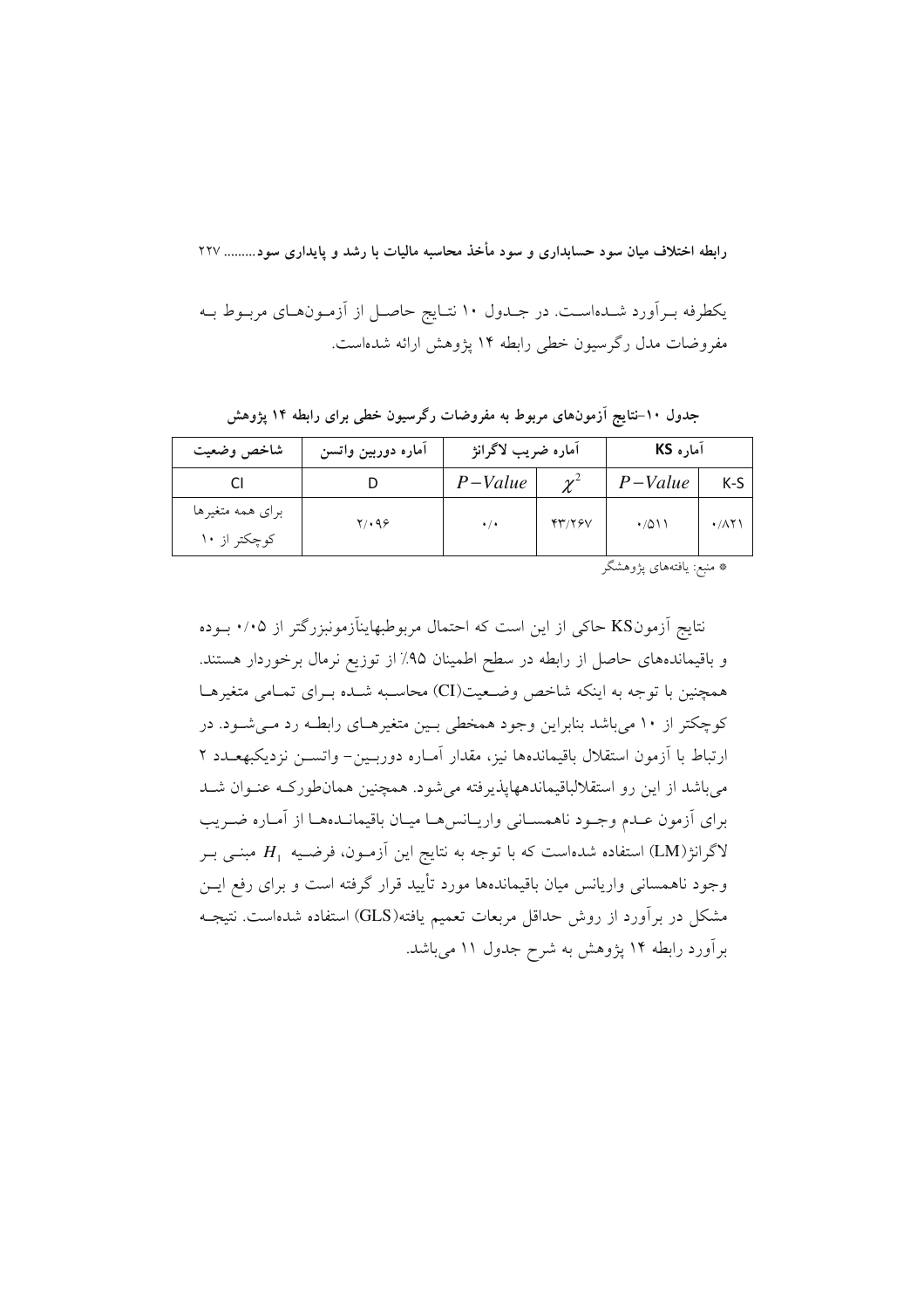۲۲۸ ................. پژوهشهای حسابداری مالی و حسابرسی، سال پنجم، شماره بیستم، زمستان ۱۳۹۲

| سطح معنى              | رابطه      |                       | آماره t                   | ضريب                      | متغير                         |  |
|-----------------------|------------|-----------------------|---------------------------|---------------------------|-------------------------------|--|
| داری                  |            | <b>P-Value</b>        |                           |                           |                               |  |
| 7.90                  | منفى       | $\cdot/$              | $-V$ /۳۶۷                 | $-1/4$                    | C                             |  |
| 7.90                  | مثبت       | $\cdot/\cdot$         | V/YY                      | Y/YYV                     | اختلاف بین سود حسابداری و سود |  |
|                       |            |                       |                           |                           | مأخذ محاسبه ماليات            |  |
| 7.90                  | منفى       | $\cdot/\cdot$         | $-\Delta/\mathfrak{r}$ ۴۱ | $-\cdot$ / $\uparrow$ \ \ | نسبت بازده دارایی ها          |  |
| بی معنی               | $\cdots$ . | $\cdot$ /17 $\Lambda$ | 1/070                     | $\cdot/\cdot$ $\wedge$ \  | نسبت ارزش دفتری به ارزش بازار |  |
| $\cdot$ $797$         |            | تعديل شده $\,R^2$     |                           |                           |                               |  |
| $(\cdot/\cdot)$ ۳/۰۱۳ |            |                       |                           | $(P-Value)F$              |                               |  |

جدول ۱۱-نتایج آزمون فرضیه سوم با استفاده از روش اثرات ثابت یکطرفه

\* منبع: يافتههاي پژوهشگر

شکل بر آورد شده رابطه ۱۴ با استفاده از نرم افـزار Eviews بـه صـورت رابطـه ۱۵ خواهد بود:

 $(10)$  $\Delta TAXEXP = -1.043 + 2.447 * BTD - 0.311 * ROA + 0.081 * BTM$ 

در بررسی معنی دار بودن رابطه ۱۵ با توجه به ایــن کــه مقــدار احتمــال آمــاره F از ۰/۰۵ کوچکتر می باشد(۰/۰) با اطمینان ۹۵٪ معنـیدار بـودن کـل رابطـه بـرای بررسـی فرضیه تحقیق تأیید میشود. ضریب تعیین تعدیل شده رابطه نیــز گویــای آن اســت کــه ۲۹/۲ درصد از تغییرات در میزان مالیات آتــی توسـط متغیرهــای مســتقل وارد شــده در رابطه تبیین می گردد. از آنجایی که احتمال ضریب متغیر اختلاف میان سود حسـابداری و سود مأخذ محاسبه مالیات(BTD) کمتر از ۰/۰۵ میباشد(۰/۰)، لـذا فرضـیه  $H_0$  رد شده و وجود رابطه معنى دار بين اختلاف ميان سود حسابداري و سود مأخـذ محاسـبه مالیات با تغییرات اَتی در مالیات در سـطح اطمینــان ۹۵٪ مــورد تأییــد قــرار مــی&ــرد.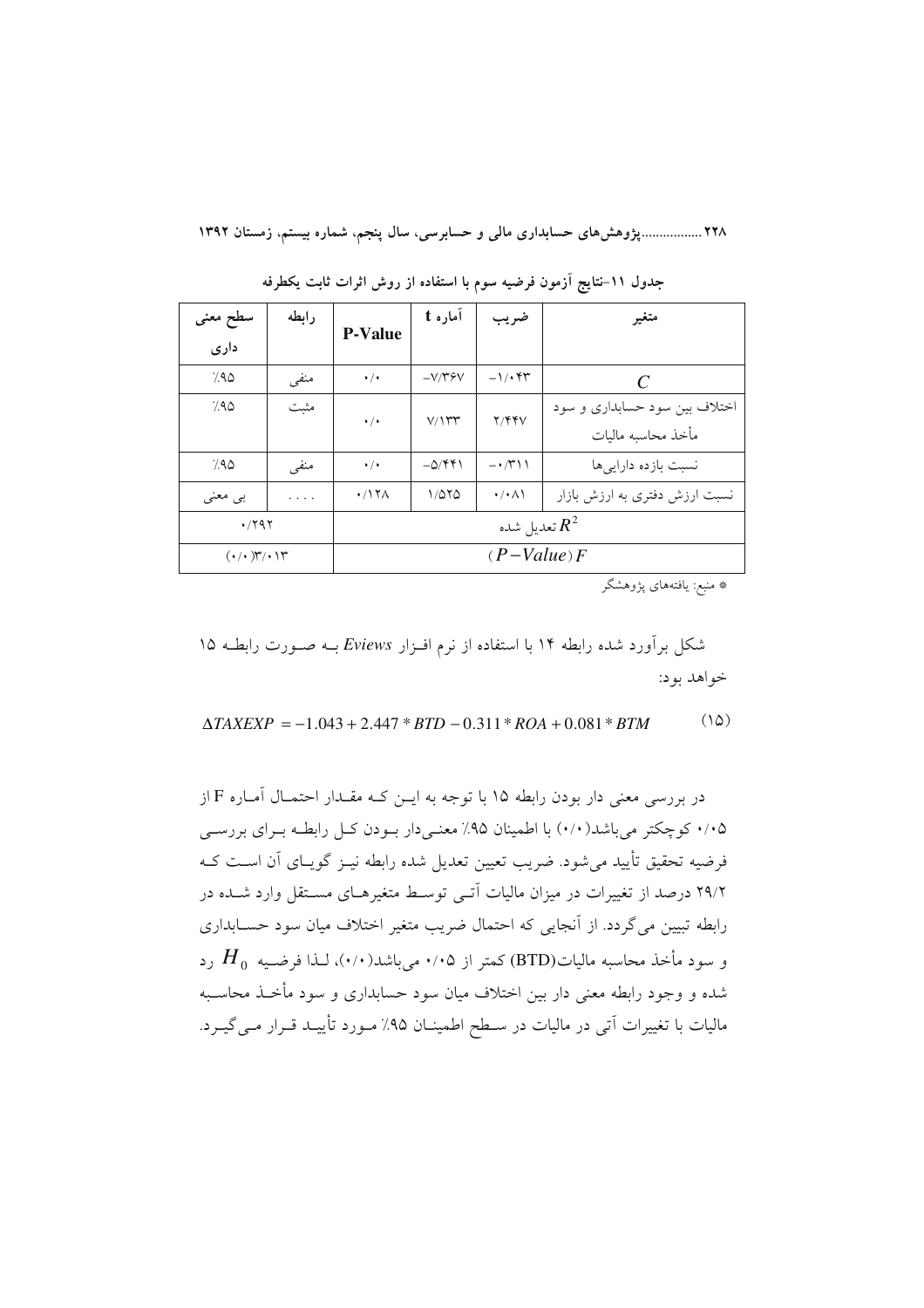بنابراین فرضیه سوم پژوهش پذیرفته میشود. نتایج حاکی از وجود یک رابطـه مسـتقیم میان این دو متغیر می باشد.

 $PTBI_{t+1} = \gamma_0 + \gamma_1 LNBTD_t + \gamma_2 LPBTD_t + \gamma_3 PTBI_t + \gamma_4 PTBI_t \times LNBTD_t + \gamma_5 PTBI_t \times LPBTD_t + \varepsilon_{t+1}$ 

برای این که بتوان مشخص نمود که آیا استفاده از روش دادههای ترکیبی در بـرآورد رابطه ۱۶ کارآمد خواهد بود یا نه از آزمون چاو استفاده شدهاست. همچنـین بــه منظـور این که مشخص گردد کدام روش(اثـرات ثابـت و یـا اثـرات تصـادفی) جهـت بـرآورد مناسبتر است از آزمون هاسمن استفاده شدهاست. نتایج حاصـل از ایــن آزمــون۱عـا در جدول ۱۲ آمده است.

| <b>P-Value</b>    | درجه آزادی | مقدار أماره | امار ه | ازمون                    |
|-------------------|------------|-------------|--------|--------------------------|
| $\cdot$ / $\cdot$ | (Y9, Y10)  | ۳/۲۸۹       |        | ازمون چاو                |
| $\cdot$ / $\cdot$ |            | 94/179      |        | ازمون هاسمن              |
|                   |            |             |        | * منبع: یافتههای پژوهشگر |

جدول ۱۲-نتایج آزمون چاو و هاسمن برای رابطه ۱۶

با توجه به نتايج حاصل از آزمون چاو، F محاسبه شده(۳/۲۸۹) از F بحرانـی(۱/۲۸) بزرگتر بوده و فرضیه  $H_0$  رد و ناهمسانی عرض از مبداءها پذیرفته می شود. بنابراین با اطمینان ۹۵٪ میتوان از روش دادههای ترکیبے استفاده نمـود. طبـق نتـایج حاصـل از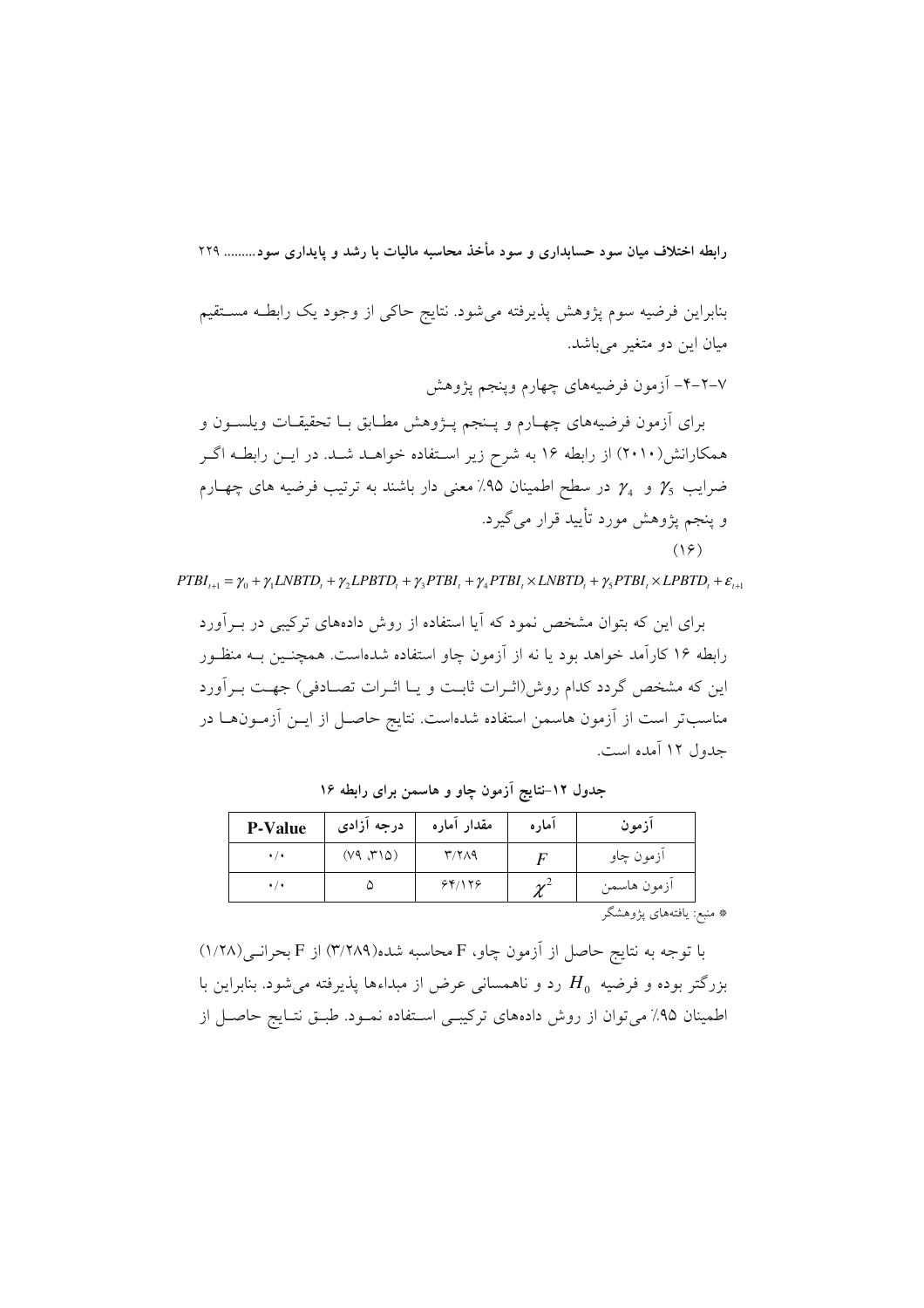۲۳۰ .................. یژوهش های حسابداری مالی و حسابرسی، سال ینجم، شماره بیستم، زمستان ۱۳۹۲

آزمون هاسمن،  $\chi^2$  محاسبه شــده(۶۴/۱۲۶) بزرگتـر از  $\chi^2$  بحرانــی در ســطح اطمینــان .<br>۹۵٪ می باشد، بنـابراین فرضـیه  $H_0$  رد مـی شـود. از ایــن رو اسـتفاده از روش اثــرات تصادفی ناسازگار بوده و لازم است برای برآورد از روش اثرات ثابت استفاده شـود. از این رو رابطه ۱۶ با استفاده از روش دادههای ترکیبی و بهصورت اثـرات ثابـت یکطرفـه برآورد شدهاست. در جدول ۱۳ نتایج حاصل از آزمونهای مربوط بـه مفروضـات مـدل رگرسیون خطی رابطه ۱۶ پژوهش ارائه شده است.

| شاخص وضعيت                       | اماره دوربين واتسن | آماره ضريب لاگرانژ |            | آماره KS                                |       |
|----------------------------------|--------------------|--------------------|------------|-----------------------------------------|-------|
|                                  |                    | $P-Value$          | $\gamma^2$ | $P-Value$                               | $K-S$ |
| براي همه متغيرها<br>کوچکتر از ۱۰ | $Y/Y\cdot V$       | $\cdot/$           | 37/٣۶٩     | $\cdot$ /101                            | 1/179 |
|                                  |                    |                    |            | الله النائم المستدركة المتحركة المتحركة |       |

جدول ۱۳- نتایج آزمونهای مربوط به مفروضات رگرسیون خطی برای رابطه ۱۶ پژوهش

\* منبع: یافتههای پژوهشگر

نتایج آزمونKSحاکی از این است که احتمال مربوطبهاینآزمونبزرگتر از ۰/۰۵ بوده و باقیماندههای حاصل از رابطه در سطح اطمینان ۹۵٪ از توزیع نرمال برخوردار هستند. همچنین با توجه به اینکه شاخص وضعیت(CI) محاسبه شـده بـرای تمـامی متغیرهـا کوچکتر از ۱۰ میباشد بنابراین وجود همخطی بین متغیرهایرابطه رد میشود. در ارتباط با آزمون استقلال باقیماندهها نیز، مقدار آماره دوربین– واتسن نزدیکبهعدد ۲ میباشــد از این رو استقلالباقیماندههاپذیرفته می شود. همچنین همانطورکه عنوان شد بـرای آزمـون عدم وجود ناهمساني واريانس ها ميان باقيماندهها از آماره ضريب لاگرانژ(LM) اسـتفاده شده است که با توجه به نتـايج ايــن اَزمــون، فرضـيه  $H_1$  مبنــي بــر وجــود ناهمســاني واریانس میان باقیماندهها مورد تأیید قرار گرفته است و برای رفع این مشکل در برآورد از روش حداقل مربعات تعميم يافته(GLS) استفاده شده است. نتيجه برأورد رابطـه ۱۶ یژوهش به شرح جدول ۱۴ میباشد.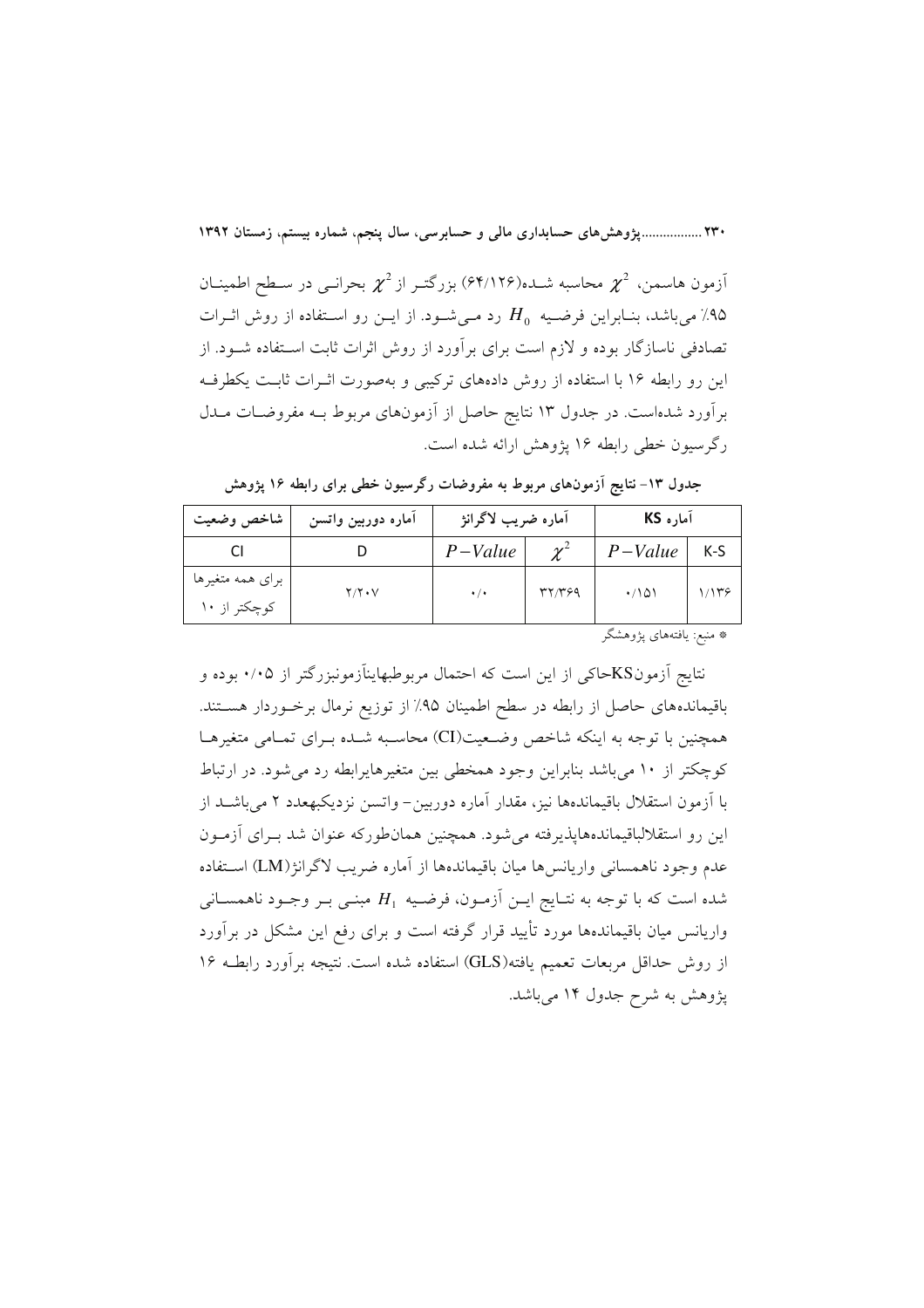| سطح معنى<br>داری                                             | رابطه | <b>P-Value</b>       | آماره t             | ضريب                                | متغير                                                |
|--------------------------------------------------------------|-------|----------------------|---------------------|-------------------------------------|------------------------------------------------------|
| 7.90                                                         | مثبت  | $\cdot/$             | $10\lambda/\cdot 0$ | .7080                               | $\mathcal{C}$                                        |
| 7.90                                                         | مثبت  | $\cdot/\cdot$ (*)    | 7190                | $\cdot$ / $\cdot$ $\uparrow$ $\vee$ | اختلاف منفي زياد بين سود<br>حسابداری و سود مأخذ      |
| بی معنی                                                      |       | $\cdot$ /۲۴ $\wedge$ | 1/100               | $\cdot/\cdot\cdot\vee$              | اختلاف مثبت زياد بين سود<br>حسابداری و سود مأخذ      |
| 7.90                                                         | مثبت  | $\cdot/$             | $9/1$ .             | $\cdot$ / $\cdot$ $\cdot$ $\cdot$   | سود خالص قبل از ماليات(سال<br>جاري)                  |
| 7.90                                                         | منفى  | $\cdot/\cdot$ ۴۳     | $-7/199$            | $-\cdot/\rangle \cdot \rangle$      | اختلاف منفي زياد،سود خالص<br>قبل از مالیات(سال جاری) |
| 790                                                          | منفي  | $\cdot/$             | $-\Delta/\Delta V$  | $-1710$                             | اختلاف مثبت زياد#سود خالص<br>قبل از مالیات(سال جاری) |
| $\cdot$ /911                                                 |       | تعديل شده $\,R^2$    |                     |                                     |                                                      |
| $( \cdot / \cdot ) \Delta f / \mathcal{F} \cdot \mathcal{F}$ |       | $(P-Value)F$         |                     |                                     |                                                      |

جدول ۱۴-نتایج آزمون فرضیههای چهارم و پنجم با استفاده از روش اثرات ثابت یکطرفه

.<br>\* منبع: یافتههای پژوهشگر

$$
TBI_{t+1} = 0.525 + 0.027 * LNBTD + 0.007 * LPBTD + 0.063 * PTBI_t
$$
  
0.101\* *PTBI<sub>t</sub>* \* LNBTD - 0.215 \* *PTBI<sub>t</sub>* \* LPBTD (1V)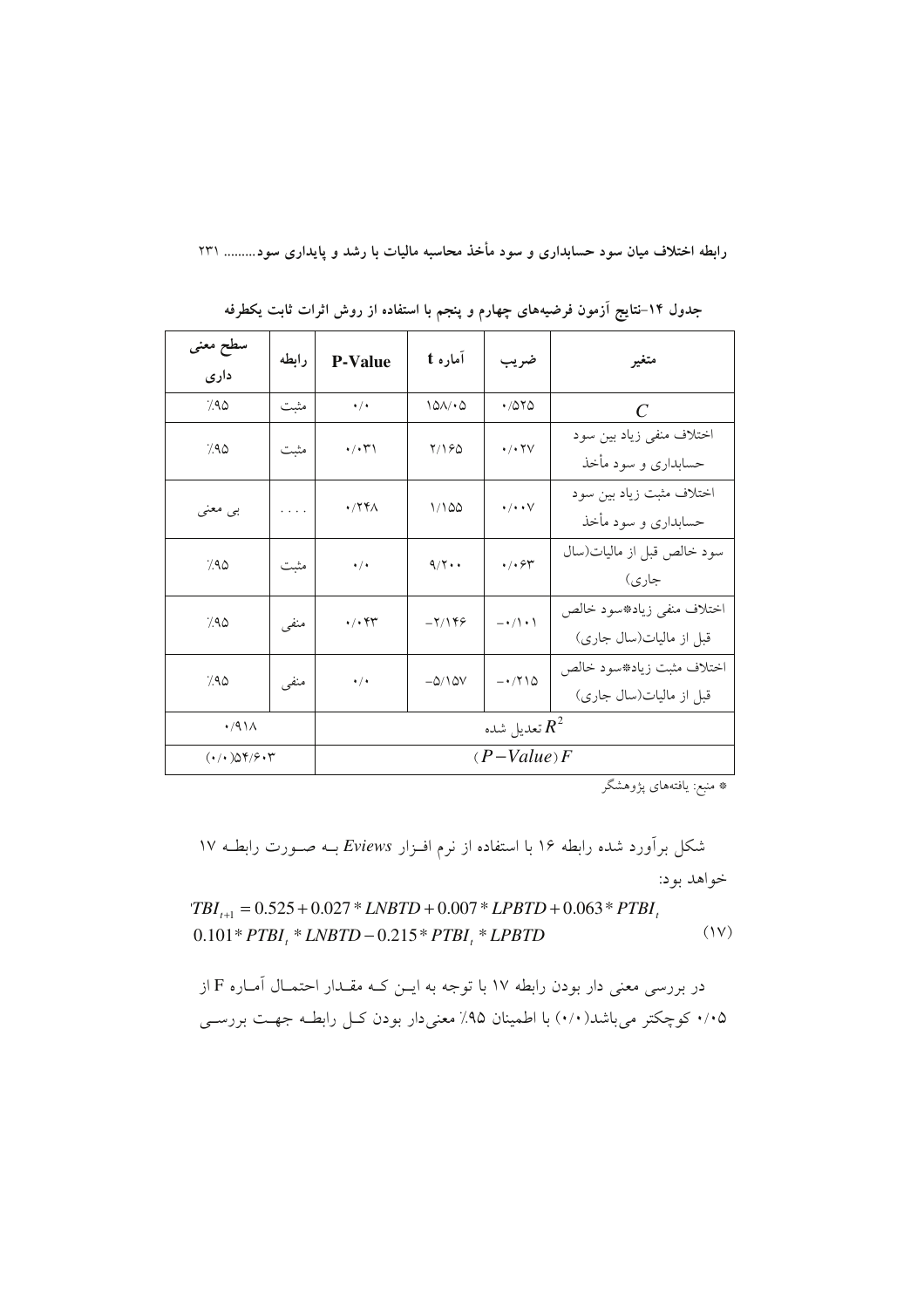۲۳۲ ................. یژوهش های حسابداری مالی و حسابرسی، سال پنجم، شماره بیستم، زمستان ۱۳۹۲

فرضيه تحقيق تأييد مىشود. ضريب تعيين تعديل شده رابطـه نيــز بيــانگر آن اســت كــه ۹۱/۸ درصد از سود قبل از مالیات آتی توسط متغیرهـای مسـتقل وارد شـده در رابطـه تبیین می گردد. در آزمـون فرضـیه چهـارم بـا توجـه بـه اینکـه احتمـال ضـریب متغیـر کمتر از ۰/۰۵، می باشد(۰/۰)، بنابراین فرضیه  $H_0$  رد شــده (۰/۰)، بنابراین فرضیه  $H_0$  رد شــده و وجود رابطه معنى دار بين اختلاف مثبت زيباد ببين سبود حسبابداري و سبود مأخبذ محاسبه ماليات با پايداري سود در سطح اطمينان ۹۵٪ مورد تأييد قرار مي گيرد. بنــابراين فرضیه چهارم پژوهش پذیرفته میشود. نتایج حاکی از وجود یک رابطه معکـوس میـان این دو متغیر میباشد. همچنین در آزمون فرضیه پنجم با توجه به اینکه احتمال ضـریب  $H_0$  متغیر  $FBL, *LNBTD$  ( ۰/۰۴۳)می باشد(۰/۰۴۳)، بنابراین فرضـیه رد شده و وجود رابطه معنی دار بین اختلاف منفی زیاد میان سـود حسـابداری و سـود مأخذ محاسبه مالیات با پایداری سود در سطح اطمینان ۹۵٪ مورد تأیید قــرار مــی&یــرد. بنابراين فرضيه پنجم پژوهش نيز پذيرفته مي شـود. نتـايج حـاكي از وجـود يـك رابطـه معکوس میان این دو متغیر می باشد.

## ۸-نتىجەگىرى

نتايج اين مطالعه نشان مي دهد كه در بازار سرمايه ايران،اختلاف سود حسـابداري و سود مأخذ محاسبه ماليات با تغييرات آتي سود خالص بعد از ماليات رابطه معنــي داري دارد. بهطوریکه با افزایش این اخـتلاف از میـزان رشـد سـود خـالص شـرکت کاسـته میشود. یافتـه اخیـر بـا نتـایج پـژوهشهـای لیـو و نیسـیم(۲۰۰۴)، هـانلون(۲۰۰۵) و جکسن(۲۰۱۰) همسـو مـیباشـد. همچنـین شـواهد حـاکی از آن اسـت کـه در میـان شرکتهای پذیرفته شده در بورس اوراق بهادار تهران اختلاف سود حسابداری و سـود مأخذ محاسبه ماليات با تغييرات آتي سود قبل از ماليات رابطه معناداري نداشته و ميــزان رشد سود قبل از مالیات متأثر از اختلاف سود حسابداری و سود مأخذ محاسبه مالیــات نمي باشد. با اين وجود اختلاف بين سود حسابداري و سود مأخـذ محاسـبه ماليــات بــا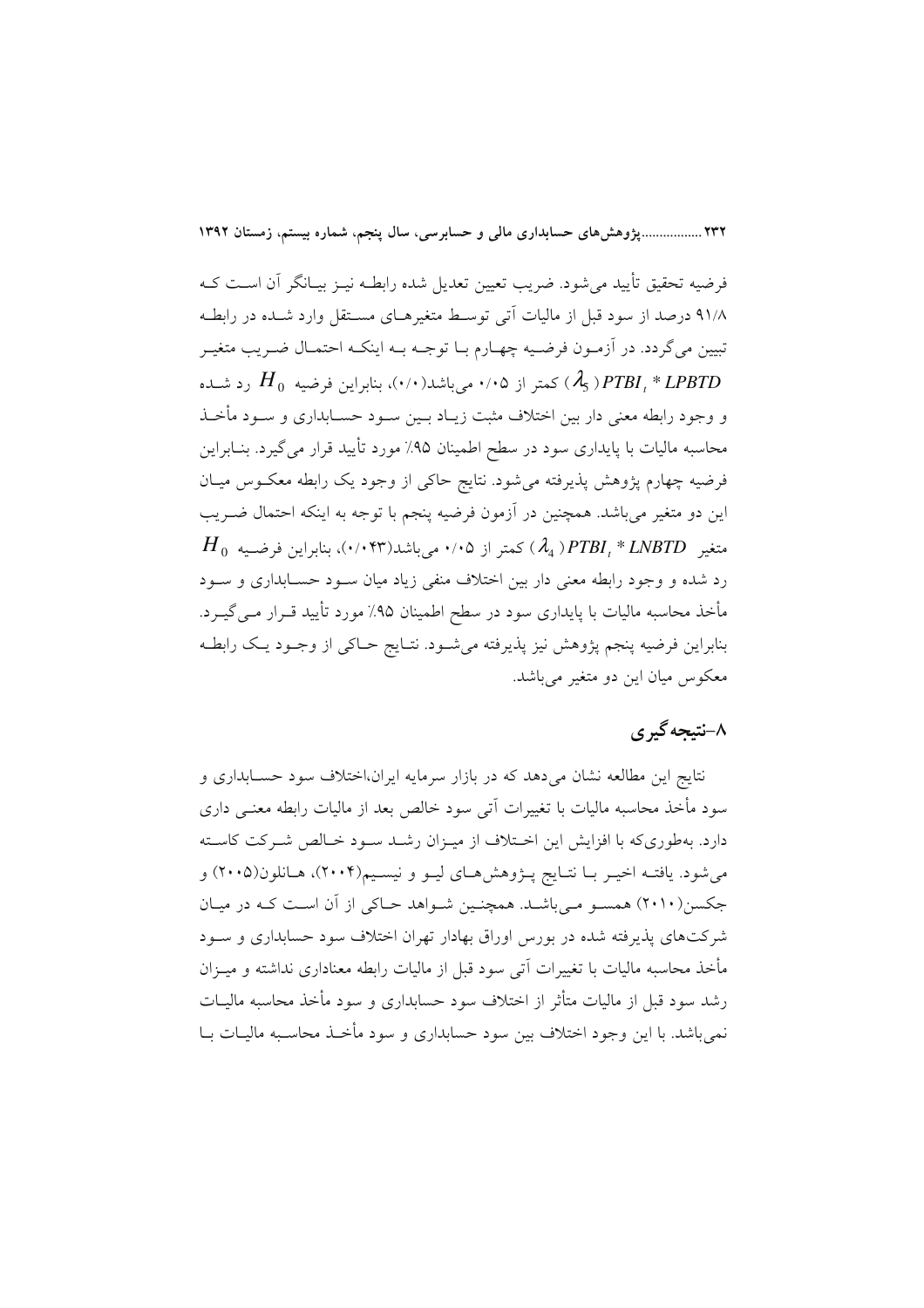تغییرات اَتی مالیات رابطه معنی داری دارد. بهطوری که با افزایش این اختلاف بر میـزان رشد مالیات در سالهای آتی افزوده می شود. در ارتباط با پایداری سود نیــز یافتــههــای تحقیق مؤید آن است که در بازار سرمایه ایران، اختلاف زیـاد بـین سـود حسـابداری و سود مأخذ محاسبه ماليـات، پايـداري سـود شـركتهـا را تحـت تـأثير قـرار مـي(هـد بهطوریکه با زیاد بودن اختلاف مثبت و یا منفی بـین سـود حســابداری و سـود مأخــذ محاسبه مالیات از پایداری سود شرکتها کاسته می شود.پافتههای اخیر همسو بـا نتـایج یژوهش های ویلسون و همکارانش(۲۰۱۰) می باشد.

با توجه به نتایج حاصل از آزمون فرضیهها از آنجایی که رشد و پایداری سود، یکی از معبارهای اساسی سرمایهگذاران در انتخاب گزینههای سرمایهگذاری به شمار می آیـد، به سرمایهگذاران پیشنهاد می شود با توجه به تأثیرپذیری این دو معیار از میـزان اخــتلاف بین سود حسابداری و سود مأخذ محاسبه مالیات، در سـرمایهگـذاری هـای خــود ایــن اختلاف را مد نظر قرار داده و در تصمیم گیریهای خود آن را لحاظ نماینـد. همچنـین به مدیران مالی شرکتها پیشنهاد می شود با توجـه بـه رابطـه معکـوس اخـتلاف سـود حسابداری و سود مأخذ محاسبه مالیات با رشد و پایداری سود شرکتهـا، در راسـتای افزایش میزان رشد سود و تداوم پذیری و پایداری آن، این اختلاف را مد نظر قــرار داده و نسبت به کاهش آن تلاش نماینـد. در ایـن ارتبـاط بــه تــدوین کننــدگان اسـتانداردها پیشنهاد می شود در استانداردهای حسابداری الزامات مربوط به محاسبه و افشـای سـود مأخذ محاسبه مالیات و اختلاف آن با سود حسابداری در صورتهای مالی را بــا توجــه به تأثیر گذاری آن بر تصمیم گیری های سرمایهگذاران لحاظ نمایند.

عمده ترین محدودیتهای پژوهش حاضر که احتمالاً می توانند تعمیم پذیری نتـایج حاصل از پژوهش را تحت تأثیر قرار دهند عبارتند از:

۱. با توجه به محدود بودن جامعه آماری به شرکتهـای پذیرفتـه شـده در بــورس اوراق بهادار تهران که تولیدی بوده، تسری نتایج به سایر شرکتها بایستی بـا احتیـاط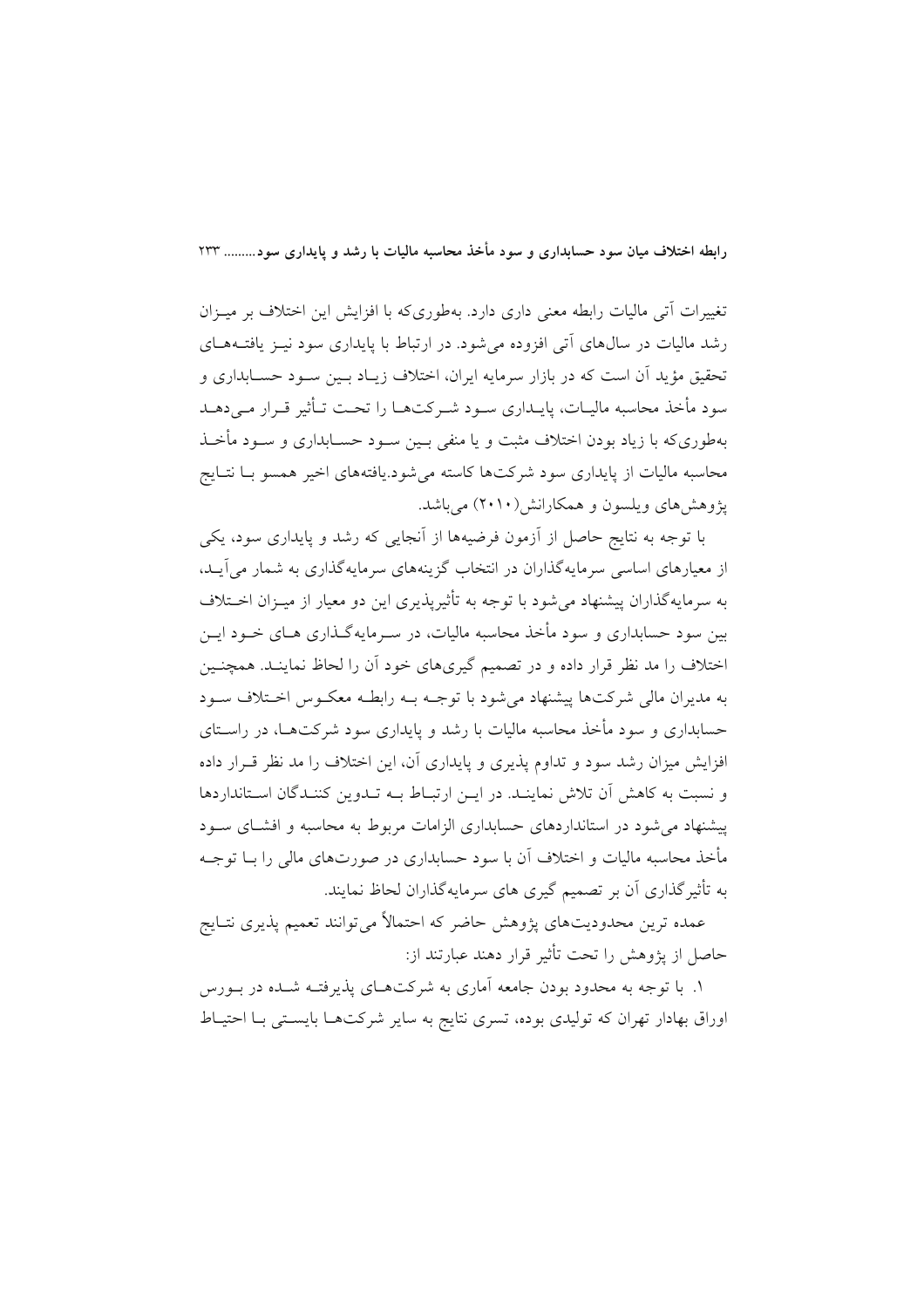۲۳۴ ................. پژوهش های حسابداری مالی و حسابرسی، سال پنجم، شماره بیستم، زمستان ۱۳۹۲

انجام شود.

۲. اثرات ناشــی از تفــاوت در روشهـای حســابداری در انــدازهگیــری و گــزارش رویدادهای مالی ممکن است بر سود حسابداری و اجزای آن تأثیر بگذارد که تعدیلی از این بابت به دلیل عدم دسترسی به اطلاعات صورت نگرفته است.

در پایان برای ادامه راه یژوهش و گسترش ادبیات این حـوزه در ایــران پیشــنهاداتی برای پژوهش های آتی به شرح زیر ارائه میشود:

۱. پیشنهاد میشود برای افزایش اعتبار آزمـون۱مـای صـورت گرفتـه قلمـرو زمـانی يژوهش افزايش يافته و نتايج با مشاهدات بيشتري آزمون مجدد شود.

۲. در پژوهش فعلی برای سنجش ارتباط بین متغیرهای پژوهش از مـدل رگرسـیون .<br>خطی استفاده شد. پیشنهاد می شود پژوهش حاضر با استفاده از مدلهای غیرخطی نظیـر رگرسیون توانی <sup>۱</sup>، رگرسیون سهمی یا درجه دو <sup>۲</sup> و شبکههای عصبی مصـنوعی(ANN) صورت گېرد.

۳. این پژوهش میتواند با تأکید بر نوع صنایع و شرایط خاص هر صنعت انجام شود. ۴. پیشنهاد میشود در تحقیقات بعدی اختلاف موقت و دائمی میان سود حسابداری و سود مأخذ محاسبه مالیات مورد بررسی قرار گیرد.

1. Power 2. Quadratic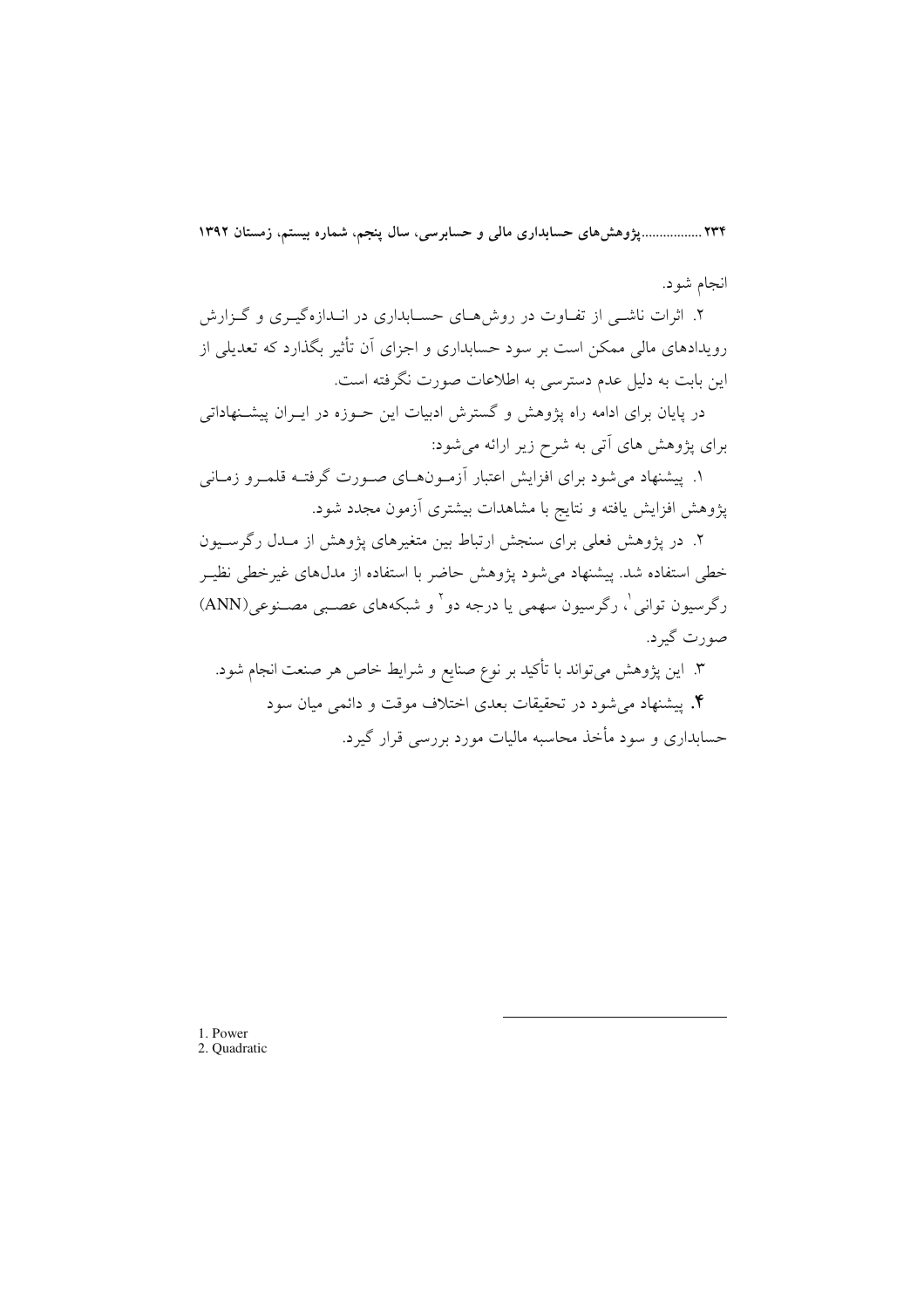منابع

بیگ یور، محمد علی، (۱۳۸۵)، «مشکلات موجود در اجرای موفق مـاده ۲۷۲ قـانون مالياتهاي مستقيم»، فصلنامه حسابرس، شماره ۳۵، سال هشتم، ۱۰۸–۱۱۱.

تاکر، رضا،(۱۳۸۹)، «بررسیرابطهی بین اقلام تعهـدی، جریـانهـای نقـدی عملیـاتیو پایداری سود»، پایان نامه کارشناسی ارشد، دانشگاه شهید چمـران اهـواز، پژوهشـکده علوم انسانی و اجتماعی.

رضازاده، جواد و گروسی،(۱۳۹۰)، «پایداری تفاضلی اجزای تعهدی و نقدی سود و پیش بینی سودآوری»، بررسیهای حسابداری و حسابرسی، شــماره ۶۳، دوره ۱۸، ۸۱ـ  $99$ 

شاه ویسی، فرهاد و ذکوری،(۱۳۸۸)، «تعامـل اسـتانداردهای حســابداری بــا قــوانین مالیاتی»، همایش منطقهای تحولات حسابداری و حسابرسی در دو دهه اخیــر، دانشـگاه آزاد اسلامی، واحد که مانشاه.

شباهنگ، رضا،(۱۳۸۹)، «تئوريهاي حســابداري»، جلـد دوم، چــاپ پــنجم، تهـران، مرکز تحقیقات تخصصی حسابداری و حسابرسی سازمان حسابرسی.

صفار یزدی، حسن،(۱۳۸۷)، «بررسی تحلیلی ارتباط میان تغییـرات اقـلام صـورتهـای مالی و تغییرات مالیات در شرکتهای پذیرفتـه شـده در بـورس اوراق بهـادار تهـران»، پایان نامه کارشناسی ارشد، دانشگاه آزاد اسلامی، واحد علوم و تحقیقات.

علیمی، حسینعلی،(۱۳۸۳)، «برنامه های حسابرسی مالیـاتی و مـروری بـر مالیـات»، چاپ اول، تهران، انتشارات موسسه فرهنگی حسابداران امروز.

قنبري فرد، سعيد،(١٣٧۴)، «بررسي علل عمده وجـود اختلافمــابين سـود ابــرازي و سود مشمول مالیات شرکتهای تولیدی»، پایان نامه کارشناسی ارشـد، دانشگاه علامـه طباطبایی، دانشکده حسابداری و مدیریت.

محمدزادگان، اکبر،(۱۳۸۵)، «بررسبی رابطـه بـین قابلیـت اتکـای اقـلام تعهـدی بـا